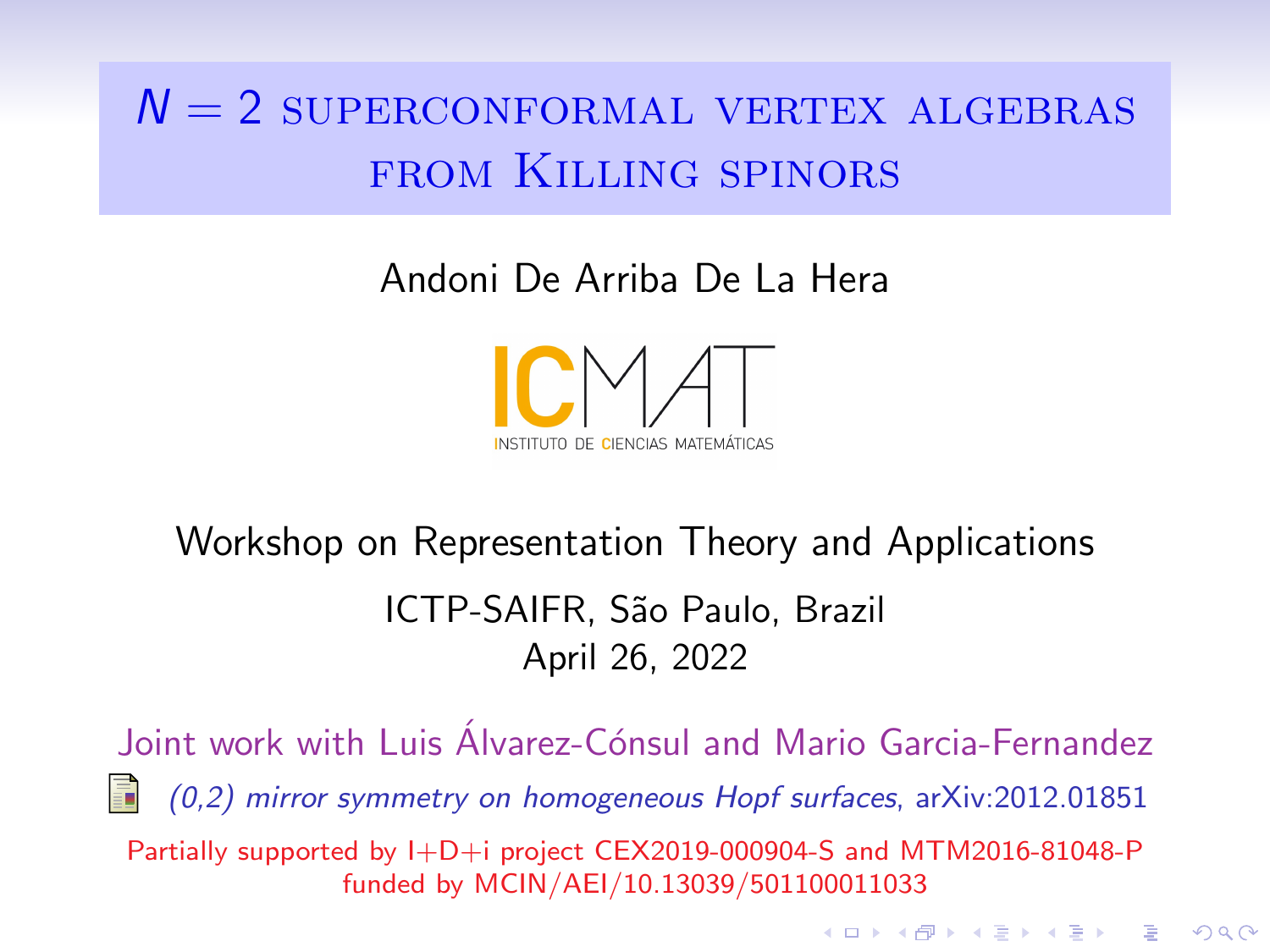# Background on VAs

#### **DEFINITION**

A vertex algebra is a vector space V, a vacuum  $|0\rangle \in V$ , an operator  $T: V \longrightarrow V$  and the state-field correspondence

$$
Y(\cdot, z): V \longrightarrow \mathcal{F}(V) \subseteq \text{End}(V) \left[ \left[ z^{\pm 1} \right] \right]
$$
  

$$
a \mapsto Y(a, z) := A(z) = \sum_{n \in \mathbb{Z}} z^{-1-n} a_{(n)}
$$

that satisfies certain axioms:

- Translation covariance. Vacuum. Locality.
- V. G. Kac: University Lecture series, Vol. 10. Providence, RI: Amer. Math. Soc. 1996. Second Edition, 1998.

**KORKARYKERKER POLO**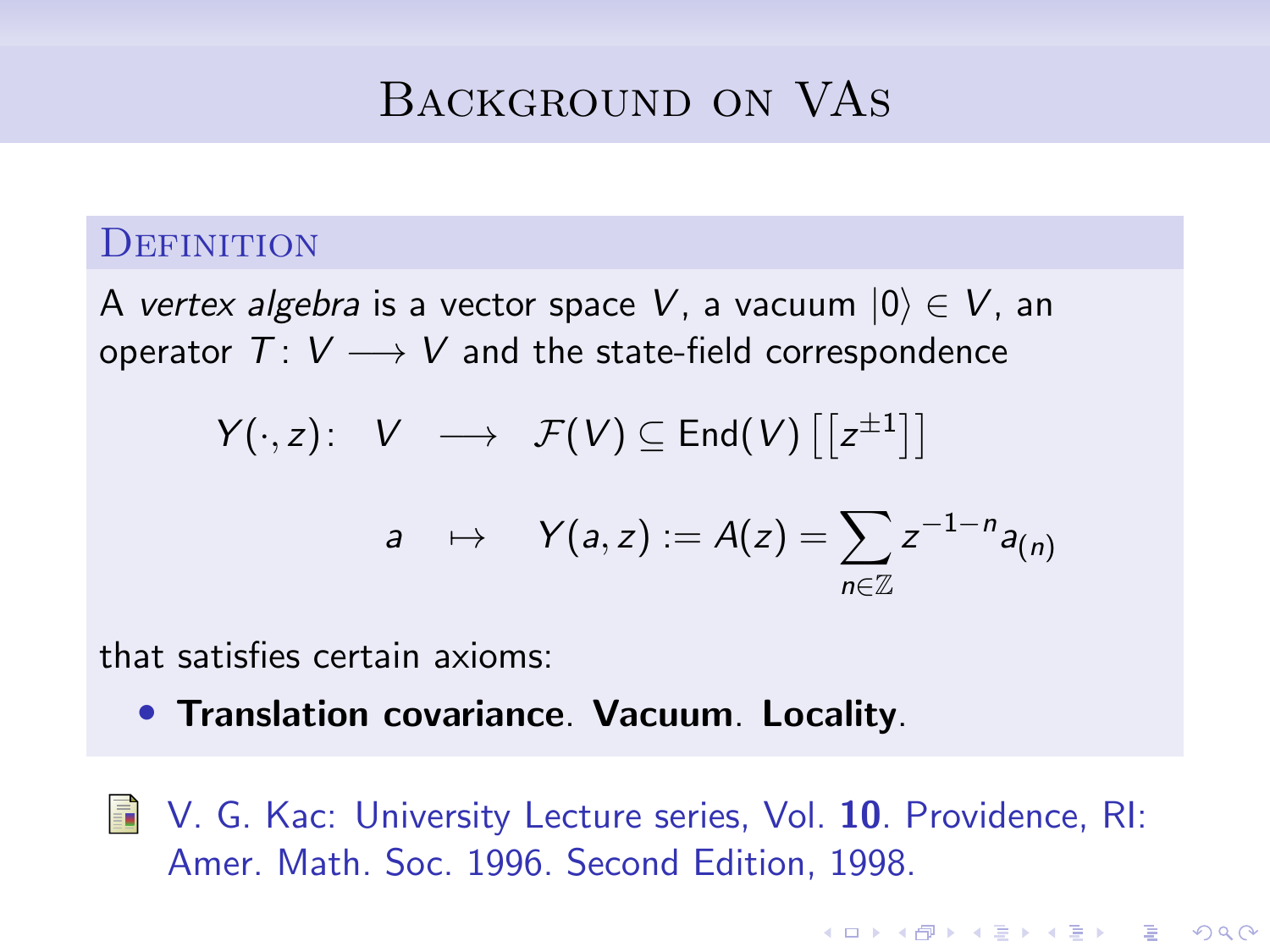The **OPE formula** (singular part) is given by

$$
A(z)B(w) \sim \sum_{n\in\mathbb{N}}\frac{A(w)_{(n)}B(w)}{(z-w)^{n+1}};
$$

$$
[a_{\lambda}b] = \sum_{n\in\mathbb{N}}\frac{\lambda^n}{n!}a_{(n)}(b),
$$

and the **normally ordered product** (regular part) is defined by

$$
: A(z)B(z): = A(z)_{+}B(z) + B(z)A(z)_{-}
$$

:  $ab$  : =  $a_{(-1)}(b)$ 

#### **REMARK**

From the singular part we can construct "in a universal way" all the vertex algebra (Reconstruction Theorem).

KO K K Ø K K E K K E K V K K K K K K K K K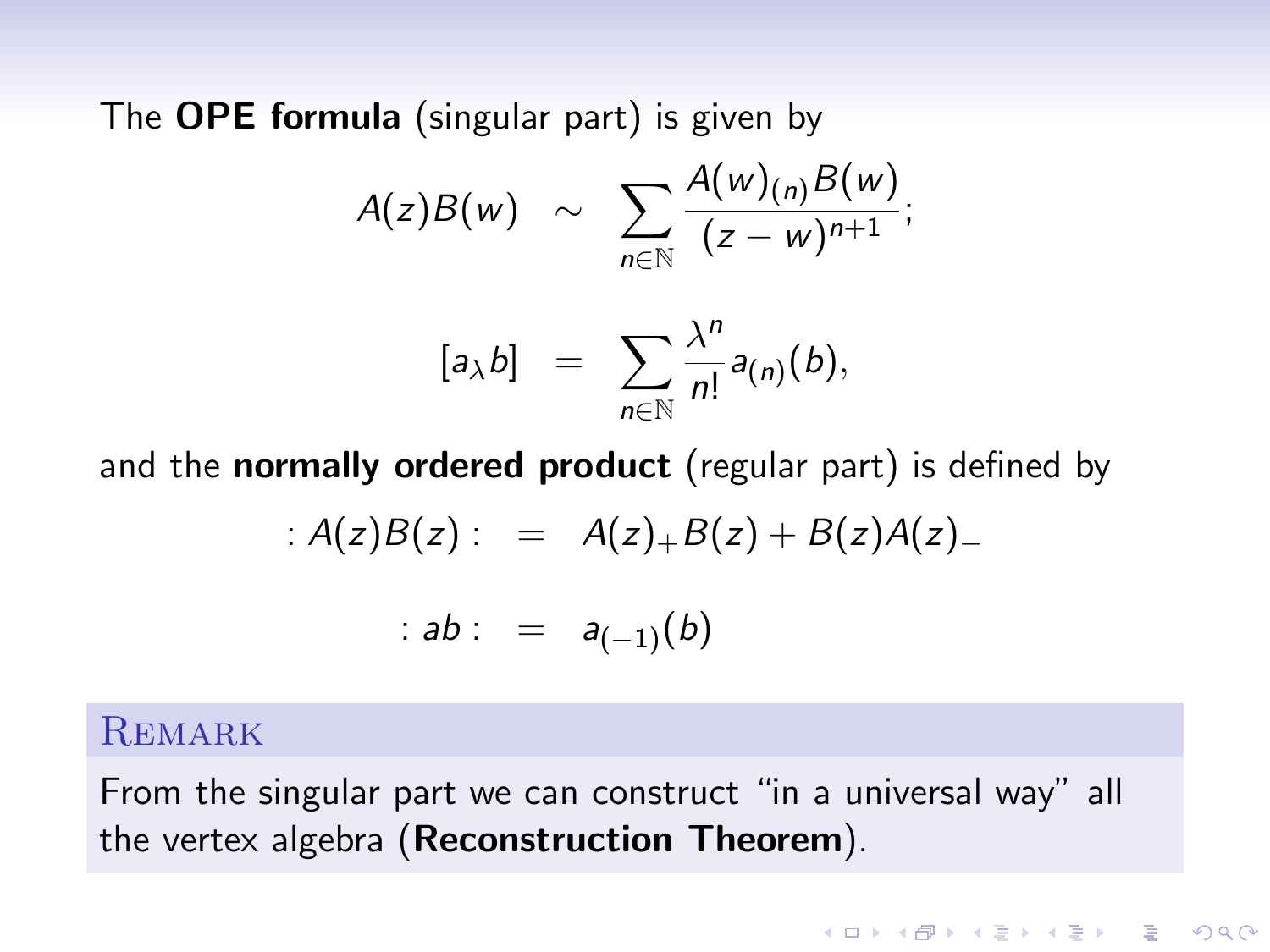Given  $c \in \mathbb{C}$  (central charge), the Virasoro vertex algebra is

$$
Y(L, z) := L(z) = \sum_{n \in \mathbb{Z}} z^{-2-n} L_n,
$$
  
where  $[L_m, L_n] = (m - n)L_{m+n} + \delta_{m, -n} \frac{m^3 - m}{12} c, T := L_{-1}.$ 

KO K K Ø K K E K K E K V K K K K K K K K K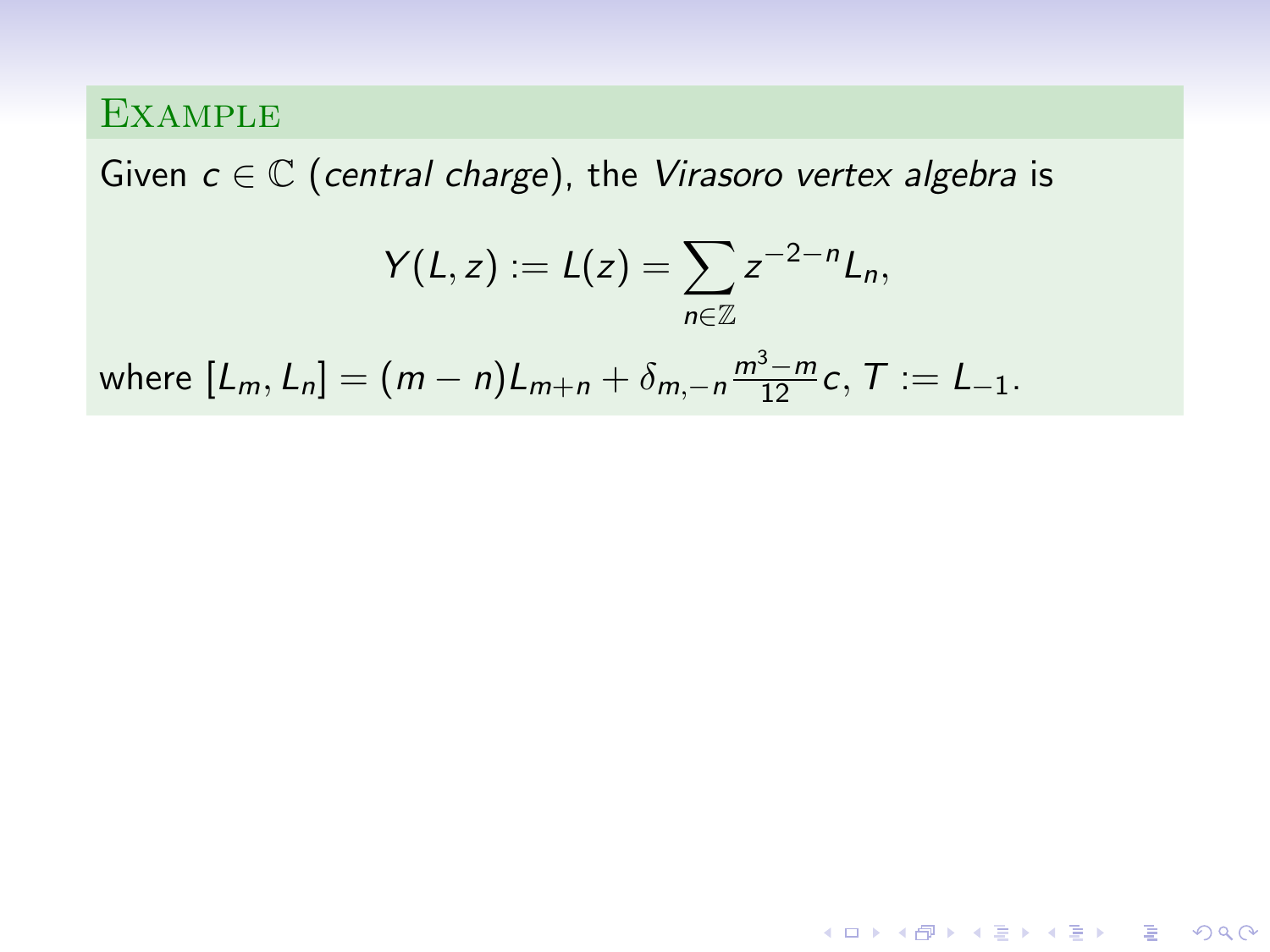Given  $c \in \mathbb{C}$  (central charge), the Virasoro vertex algebra is

$$
Y(L,z):=L(z)=\sum_{n\in\mathbb{Z}}z^{-2-n}L_n,
$$

where  $[L_m, L_n] = (m - n)L_{m+n} + \delta_{m,-n} \frac{m^3 - m}{12}c, T := L_{-1}.$ 

#### **EXAMPLE**

Let  $(g, (\cdot | \cdot))$  a quadratic Lie algebra. Given  $k \in \mathbb{C}$  (level), we write

$$
\hat{\mathfrak{g}}:=\left(\mathfrak{g} \otimes \mathbb{C}\left[t^{\pm 1}\right]\right) \oplus \mathbb{C} k, \, \mathcal{T}:=-\partial_t.
$$

The *currents* of a are

$$
a\in \mathfrak{g} \;\;\mapsto\;\; \mathsf{Y}(a,z):=\sum_{n\in \mathbb{Z}}z^{-1-n}\left(at^n\right)\in \hat{\mathfrak{g}}\left[\left[z^{\pm 1}\right]\right].
$$

**KORKAR KERKER ST VOOR**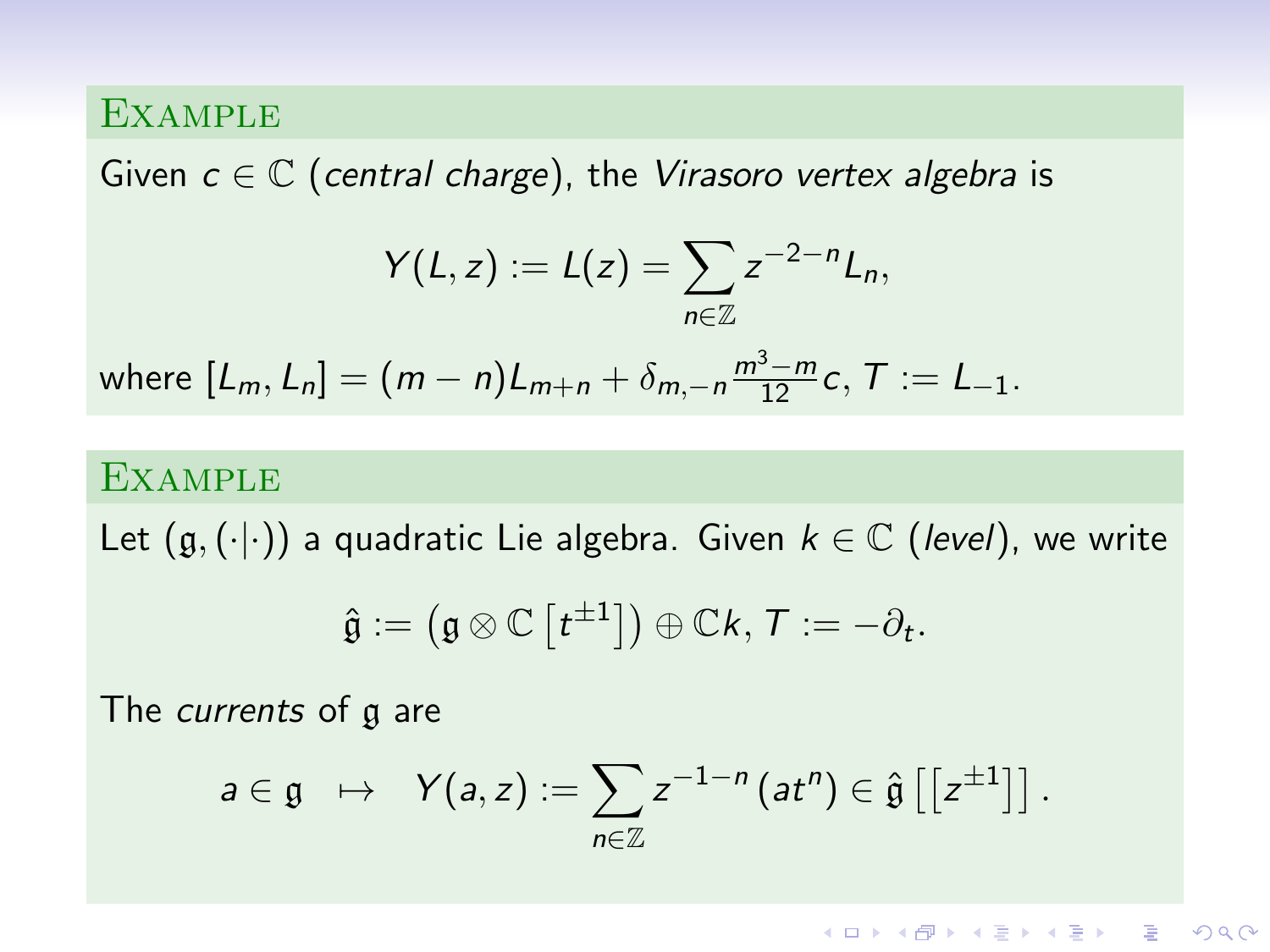The *affinization*  $V^k(\mathfrak{g})$  is the vertex algebra with OPE  $[a_{\lambda}b] = [a, b] + \lambda (a|b)k$ .

### Theorem (Sugawara '68)

If  $\mathfrak g$  simple or abelian, there is an embedding  $V(\{L, c\}) \hookrightarrow V^k(\mathfrak g)$ .

H. Sugawara: Phys. Rev. 176 (1968) 1019–2025. F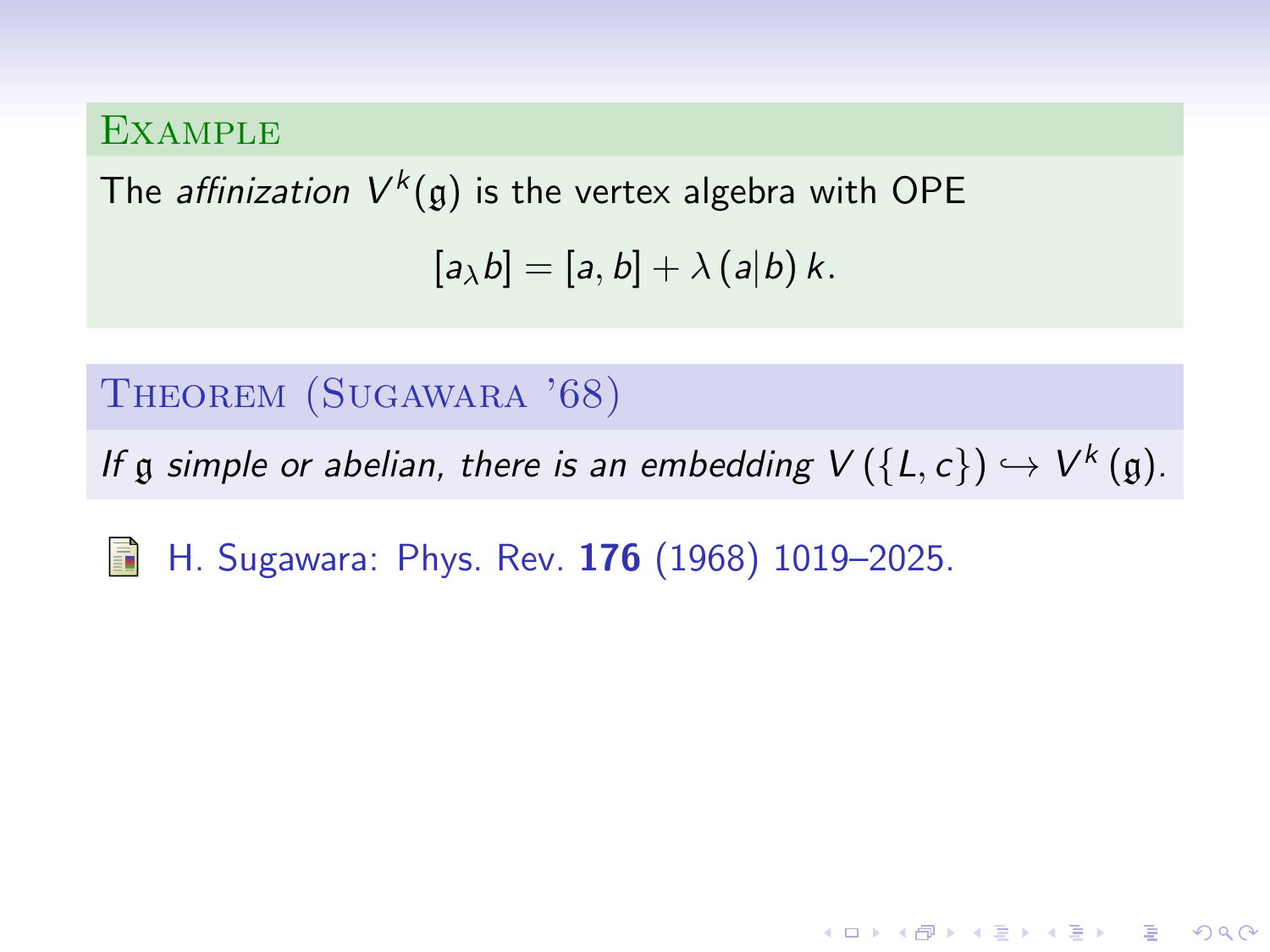The *affinization*  $V^k(\mathfrak{g})$  is the vertex algebra with OPE  $[a_{\lambda}b] = [a, b] + \lambda (a|b)k$ .

#### Theorem (Sugawara '68)

If  $\mathfrak g$  simple or abelian, there is an embedding  $V(\{L, c\}) \hookrightarrow V^k(\mathfrak g)$ .

H. Sugawara: Phys. Rev. 176 (1968) 1019–2025. 螶

#### **EXAMPLE**

Let  $(g, (\cdot)$  a quadratic Lie algebra. Given  $k \in \mathbb{C}$  (level), we write

$$
\hat{\mathfrak{g}}_{\textsf{super}} := \left(\mathfrak{g} \otimes \mathbb{C}\left[t^{\pm 1}, \theta\right]\right) \oplus \mathbb{C} k, \, \mathcal{T} := -\partial_t, S := \partial_\theta - \theta \partial_t,
$$

being  $\theta$  odd formal indeterminate such that  $\theta^2=0$ .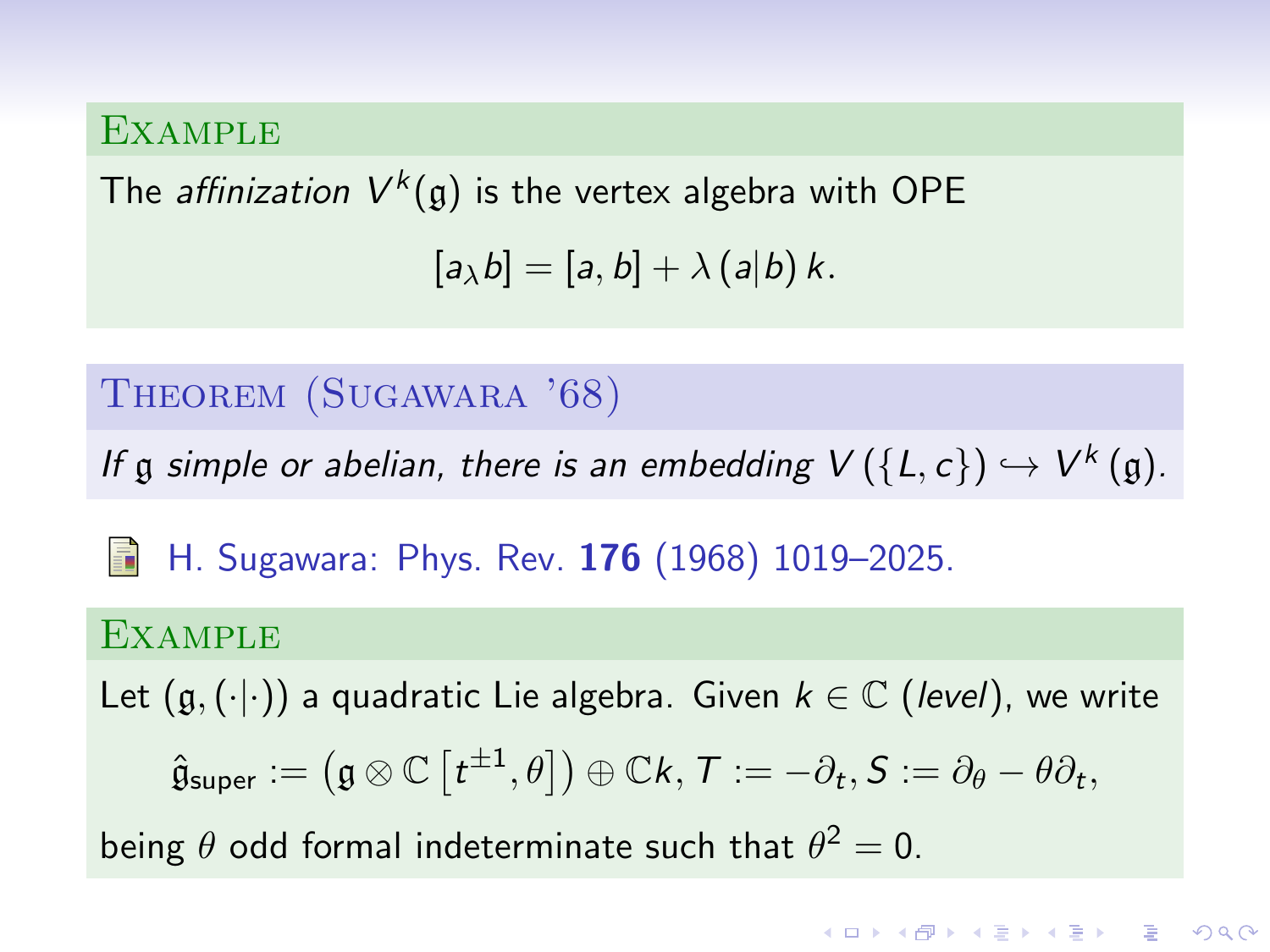The *supercurrents* of g are

$$
a\in \mathfrak{g} \ \ \mapsto \ \ Y(a,z):=\sum_{n\in \mathbb{Z}}z^{-1-n}\left(at^n\theta\right)\in \hat{\mathfrak{g}}_{\text{super}}\left[\left[z^{\pm 1}\right]\right],
$$

The *superaffinization*  $V^k\left(\mathfrak{g}_{\text{super}}\right)$  is the vertex algebra with OPE

$$
\begin{array}{rcl} [a_{\lambda}\Pi b] & = & \Pi [a, b], \\ \text{[} \Pi a_{\lambda}\Pi b] & = & (b|a) k, \end{array}
$$

**KORKARYKERKER POLO** 

being  $\Pi: \mathfrak{g} \longrightarrow \Pi \mathfrak{g}$  the parity-reversing functor.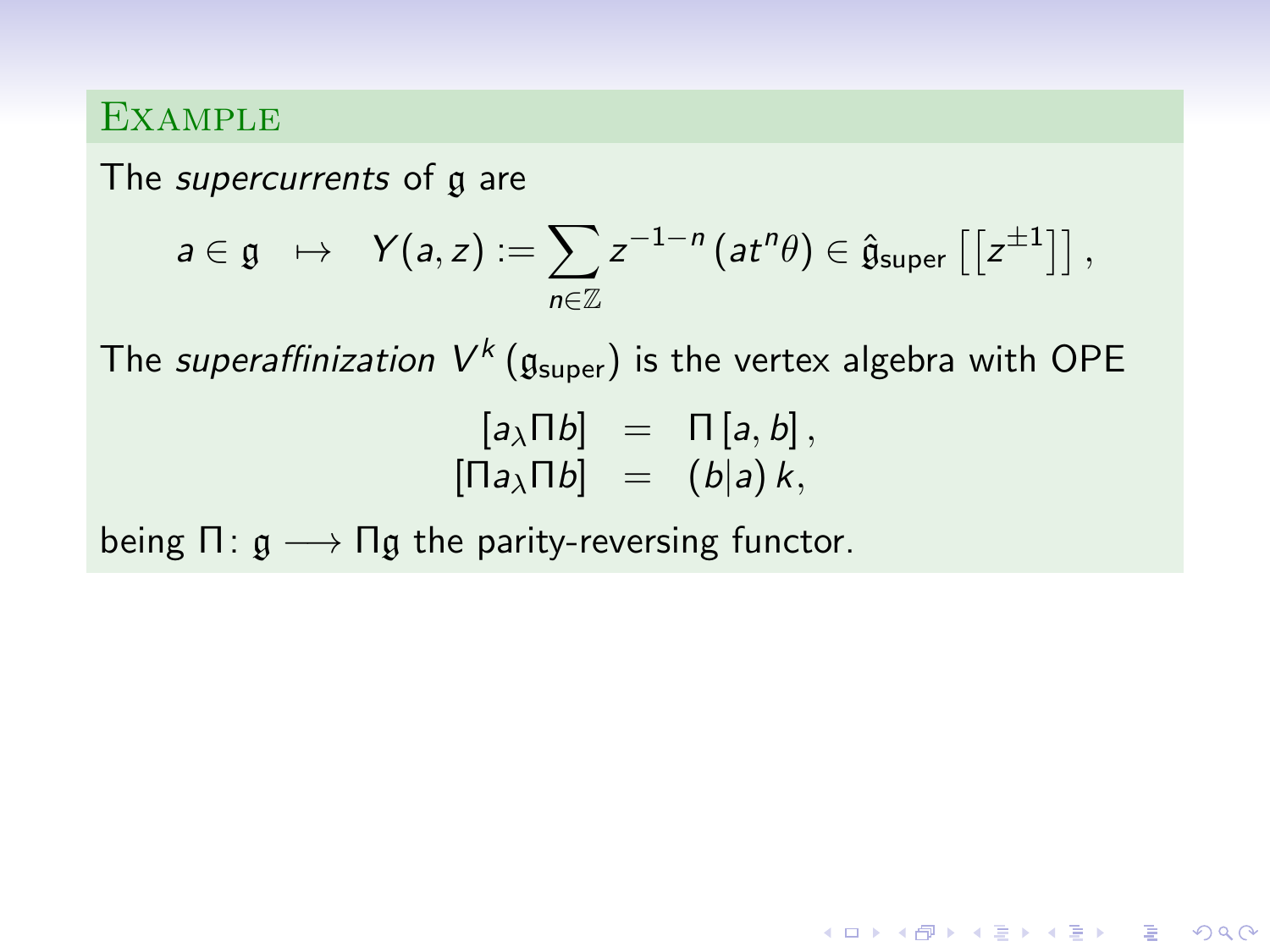The *supercurrents* of a are

$$
a\in \mathfrak{g} \ \ \mapsto \ \ Y(a,z):=\sum_{n\in \mathbb{Z}}z^{-1-n}\left(at^n\theta\right)\in \hat{\mathfrak{g}}_{\text{super}}\left[\left[z^{\pm 1}\right]\right],
$$

The *superaffinization*  $V^k\left(\mathfrak{g}_{\text{super}}\right)$  is the vertex algebra with OPE

$$
\begin{array}{rcl} [a_{\lambda}\Pi b] & = & \Pi [a, b], \\ \text{[} \Pi a_{\lambda}\Pi b] & = & (b|a) k, \end{array}
$$

being  $\Pi: \mathfrak{g} \longrightarrow \Pi \mathfrak{g}$  the parity-reversing functor.

#### **EXAMPLE**

Given  $c \in \mathbb{C}$  (central charge), the Neveu-Schwarz vertex algebra is

$$
Y(G,z):=G(z)=\sum_{n\in\frac{1}{2}+\mathbb{Z}}z^{-n-\frac{3}{2}}G_n.
$$

**KORKARYKERKER POLO**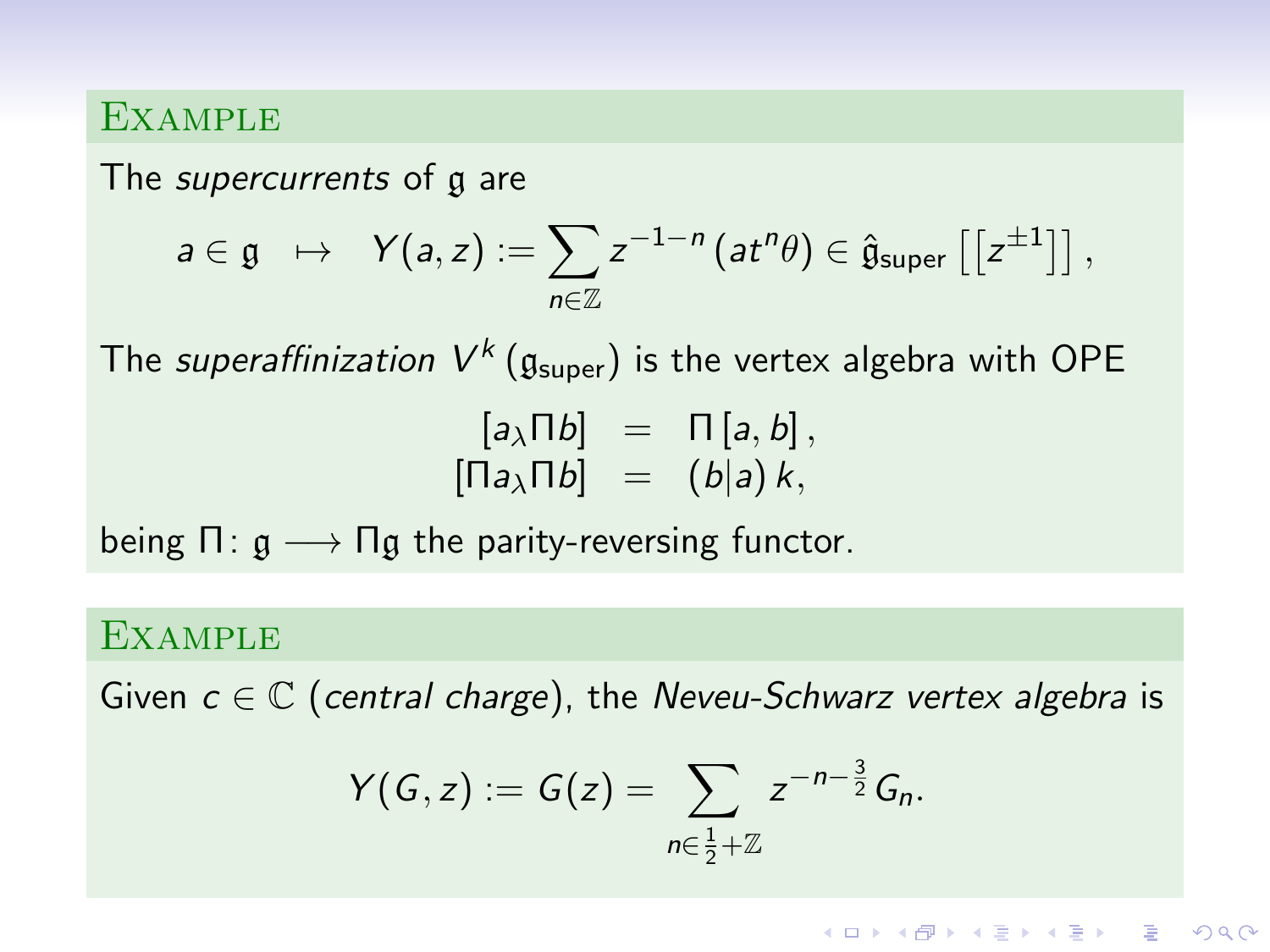We have  $\mathcal{S} = \mathcal{G}_{-\frac{1}{2}}$  odd derivation such that  $\mathcal{S} \mathcal{G} = 2 \mathcal{L}$  and  $[L_m, G_n] = (\frac{m}{2} - n) G_{m+n},$  $[G_m, G_n] = 2L_{m+n} + \frac{c}{3}$  $rac{c}{3} (m^2 - \frac{1}{4})$  $rac{1}{4}$ )  $\delta_{m,-n}$ .

K. Barron: In: Representations and Quantizations (Shanghai, 暈 1998). China High. Educ. Press, Beijing, 2000, pp. 9–35.

**KORKAR KERKER SAGA**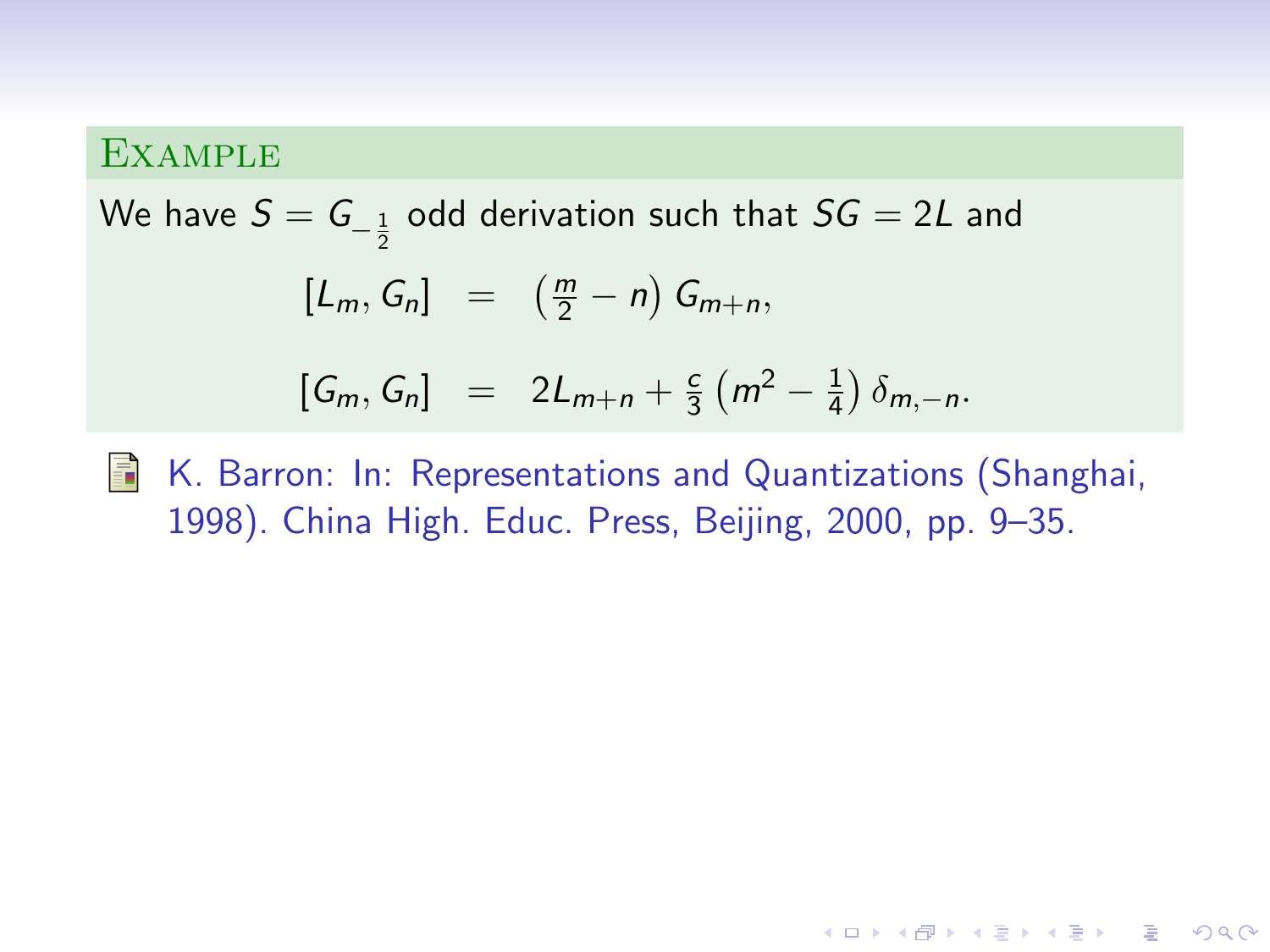We have  $\mathcal{S} = \mathcal{G}_{-\frac{1}{2}}$  odd derivation such that  $\mathcal{S} \mathcal{G} = 2 \mathcal{L}$  and  $[L_m, G_n] = (\frac{m}{2} - n) G_{m+n},$  $[G_m, G_n] = 2L_{m+n} + \frac{c}{3}$  $rac{c}{3} (m^2 - \frac{1}{4})$  $rac{1}{4}$ )  $\delta_{m,-n}$ .

**E** K. Barron: In: Representations and Quantizations (Shanghai, 1998). China High. Educ. Press, Beijing, 2000, pp. 9–35.

#### THEOREM (KAC, TODOROV '85)

If g is simple or abelian, there is an embedding  $V(\lbrace L, G, c \rbrace) \hookrightarrow V^k(\mathfrak{g}_{super}).$ 

**N** V. G. Kac, I. Todorov: Comm. Math. Phys. 102 (1985) 337–347.

KELK KØLK VELKEN EL 1990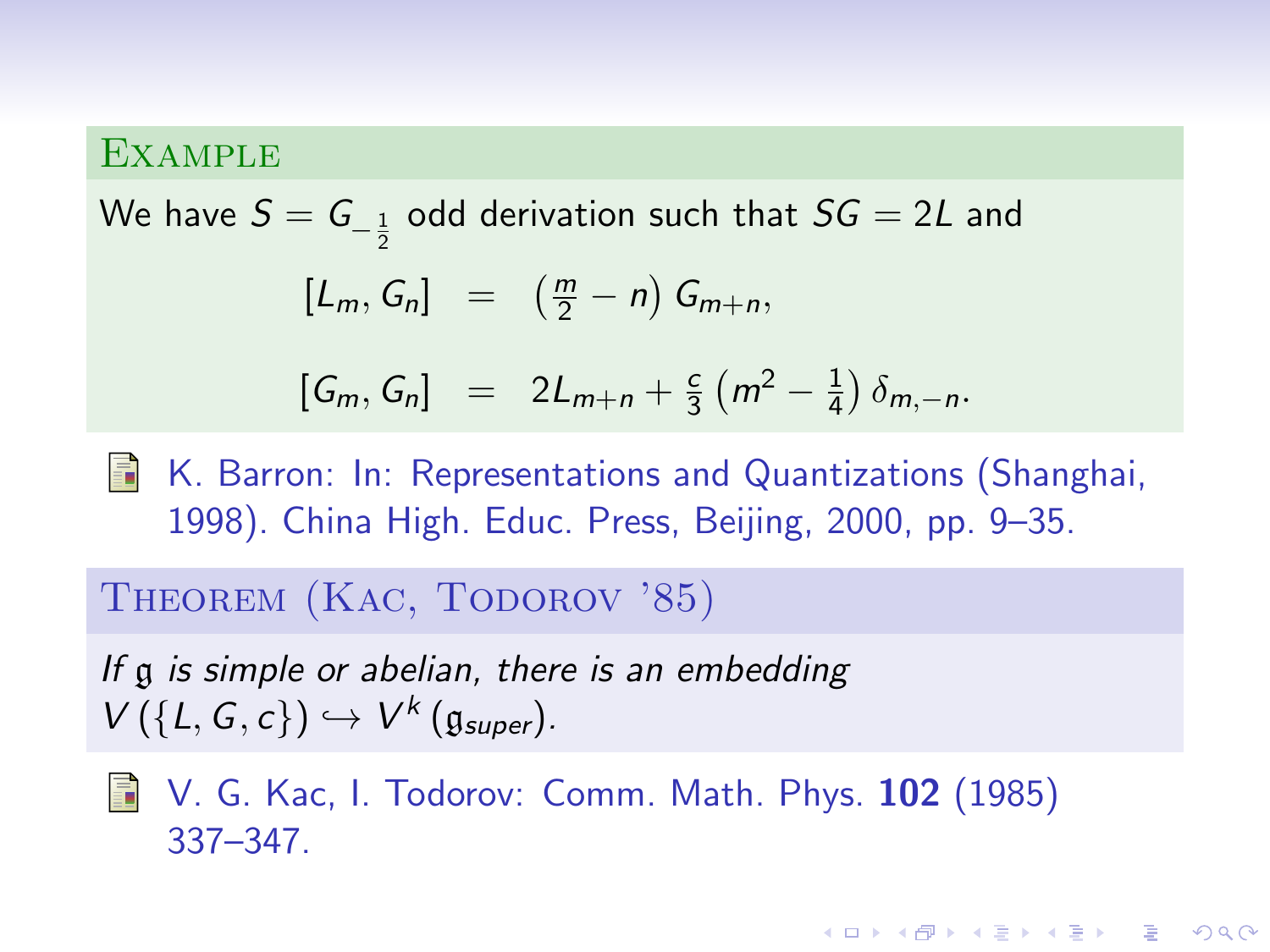# MAIN RESULT $(s)$

THEOREM  $(A_{LVAREZ}CónsUL, DADLH, GARCÍA-FERNÁNDEZ$ <sup>'20</sup>)

Given a quadratic Lie algebra  $(g, (\cdot|\cdot))$ , provided that we have a solution of the **Killing spinor equations** on it, we can construct

$$
V\left(\left\{J,L,G^{\pm},c\right\}\right)\hookrightarrow V^{k}\left(\mathfrak{g}_{super}\right),
$$

where the non-zero OPE formulas of the LHS are

$$
[L_{\lambda}L] = (T + 2\lambda) + \frac{\lambda^3}{12}c, \qquad [J_{\lambda}J] = \frac{c}{3}\lambda,
$$
  
\n
$$
[G^+{}_{\lambda}G^-] = L + (\frac{T}{2} + \lambda) J + \frac{c}{6}\lambda^2, \quad [J_{\lambda}G^{\pm}] = \pm G^{\pm},
$$
  
\n
$$
[L_{\lambda}G^{\pm}] = (T + \frac{3}{2}\lambda) G^{\pm} \qquad [L_{\lambda}J] = (T + \lambda) J,
$$
  
\nbeing  $G(z) = Y(G^+, z) + Y(G^-, z) := G^+(z) + G^-(z)$ , where  
\n
$$
G^{\pm}(z) = \sum_{n \in \frac{1}{2} + \mathbb{Z}} z^{-\frac{3}{2} - n} G_n^{\pm}, \quad J(z) = \sum_{n \in \mathbb{Z}} z^{-1 - n} J_n.
$$

 $2990$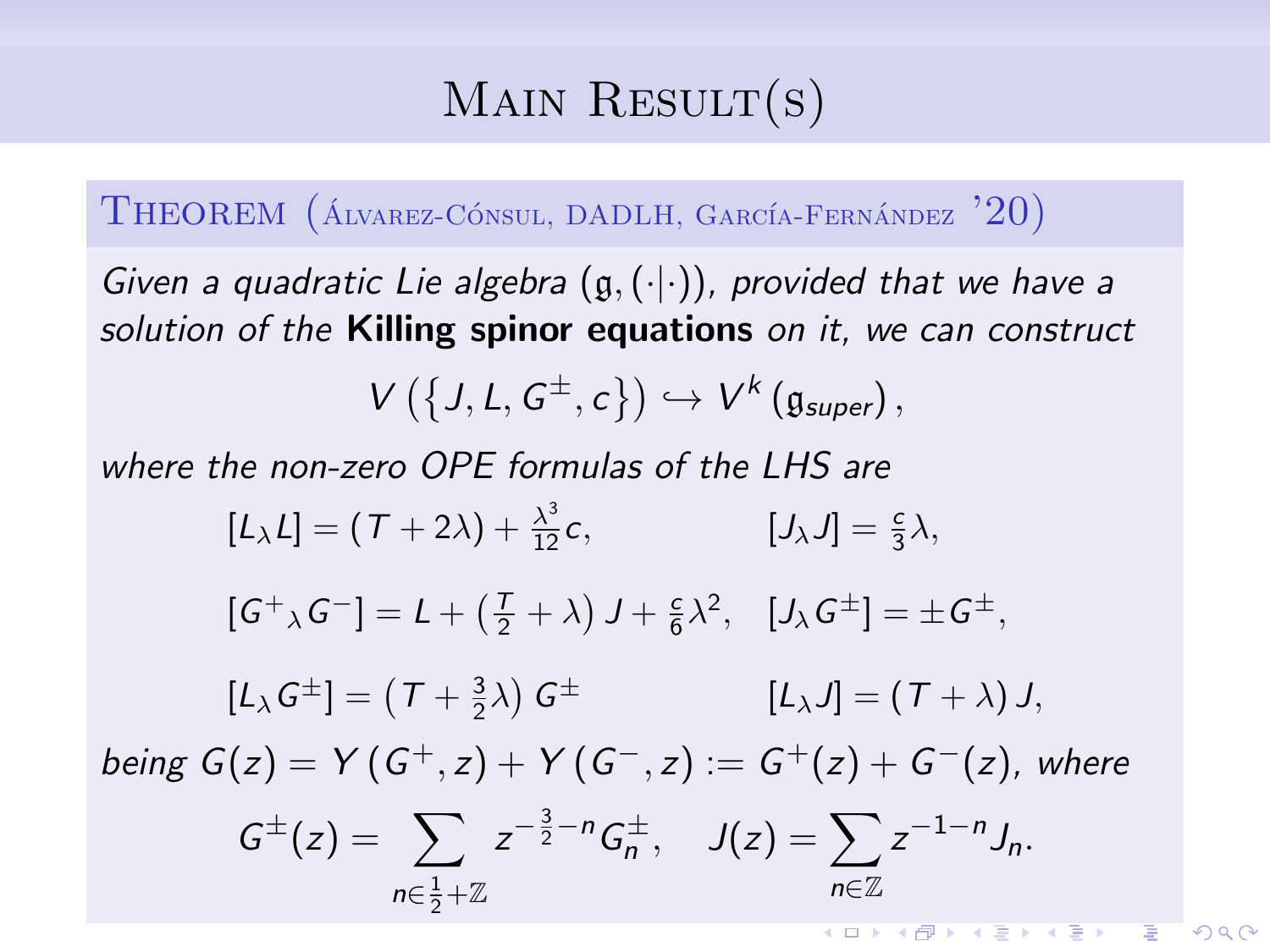We consider (complex) vector (super)spaces  $V = V_0 \oplus V_1$ , an odd  $S: V \longrightarrow V$ , and the parity-reversing functor  $\Pi: V \longrightarrow \Pi V$ .

The translation algebra 
$$
\mathcal{H} := \frac{\mathbb{C}[T, S]}{[T, S] = 0, [S, S] = 2T}
$$
.

Notation:  $\nabla \equiv (\mathcal{T}, \mathcal{S})$ .

The parameter algebra 
$$
\mathcal{L} := \frac{\mathbb{C}[\lambda, \chi]}{(\lambda, \chi] = 0, [\chi, \chi] = -2\lambda)}
$$
.  
Notation:  $\Lambda \equiv (\lambda, \chi)$ . Another pair:  $\Gamma \equiv (\gamma, \eta)$ .

**KORKARYKERKER POLO**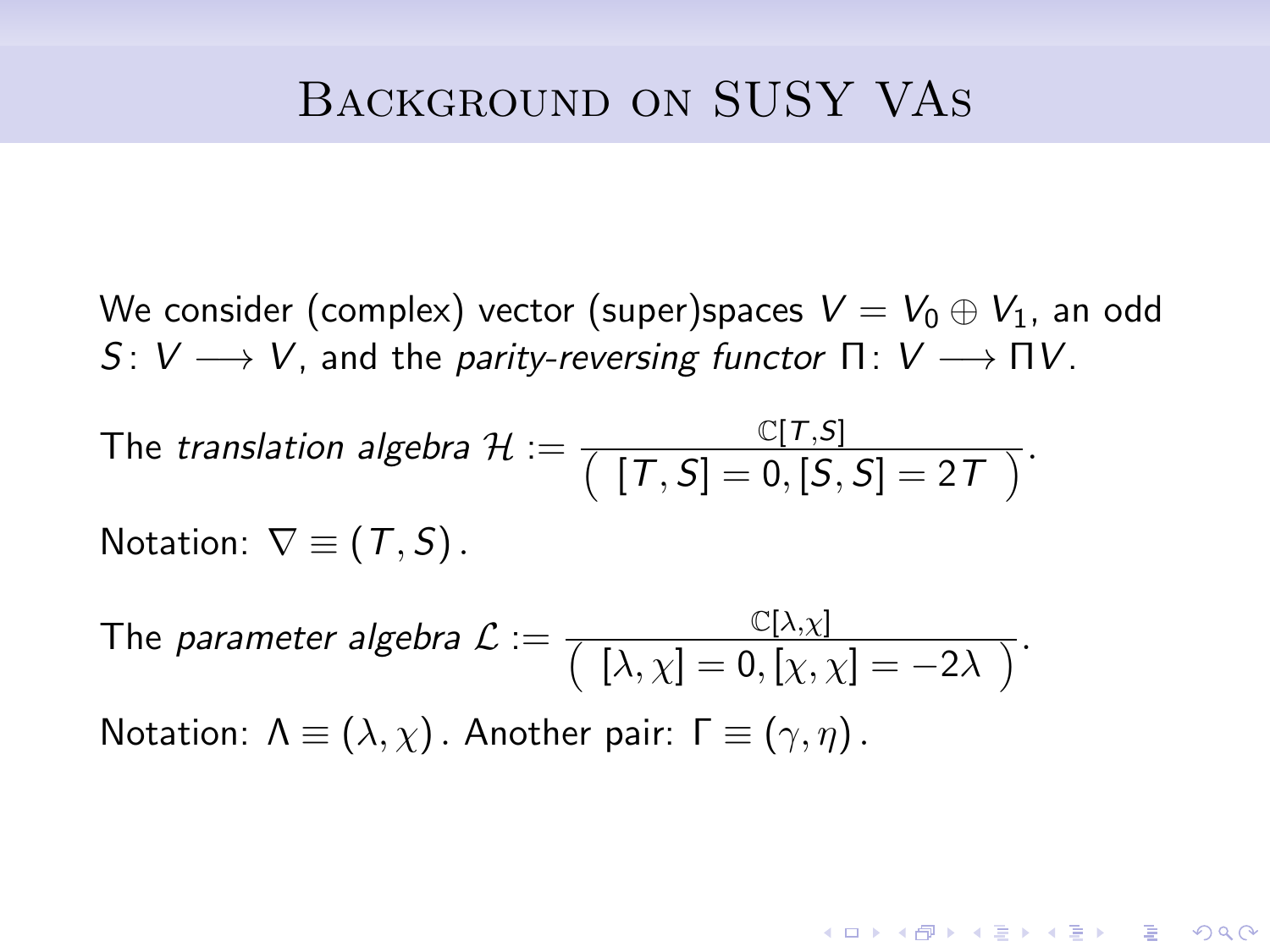### DEFINITION (HELUANI, KAC '07)

A SUSY LCA is  $(\mathcal{R}, [\cdot_{\Lambda} \cdot])$  where:

- 1.  $\mathcal{R}$  is an  $\mathcal{H}$ -module.
- 2.  $[\cdot_A \cdot]$ :  $\mathcal{R} \otimes \mathcal{R} \longrightarrow \mathcal{L} \otimes \mathcal{R}$  is a parity-reversing bilinear map satisfying the following axioms:
	- 2.1  $[Sa_\Lambda b] = \chi [a_\Lambda b]$ ,  $[a_\Lambda S b] = -(-1)^{|a|} (S + \chi) [a_\Lambda b]$ (sesquilinearity).
	- 2.2  $[a_{\Lambda}b] = (-1)^{|a||b|} [b_{-\Lambda-\nabla}a]$  (commutativity).
	- 2.3  $[a_\Lambda [b_\Gamma c]] = (-1)^{|\Pi a|} [ [a_\Lambda b]_{\Lambda + \Gamma} c] + (-1)^{|\Pi a||\Pi b|} [b_\Gamma [a_\Lambda c]]$ (Jacobi identity).

**KORKARYKERKER POLO**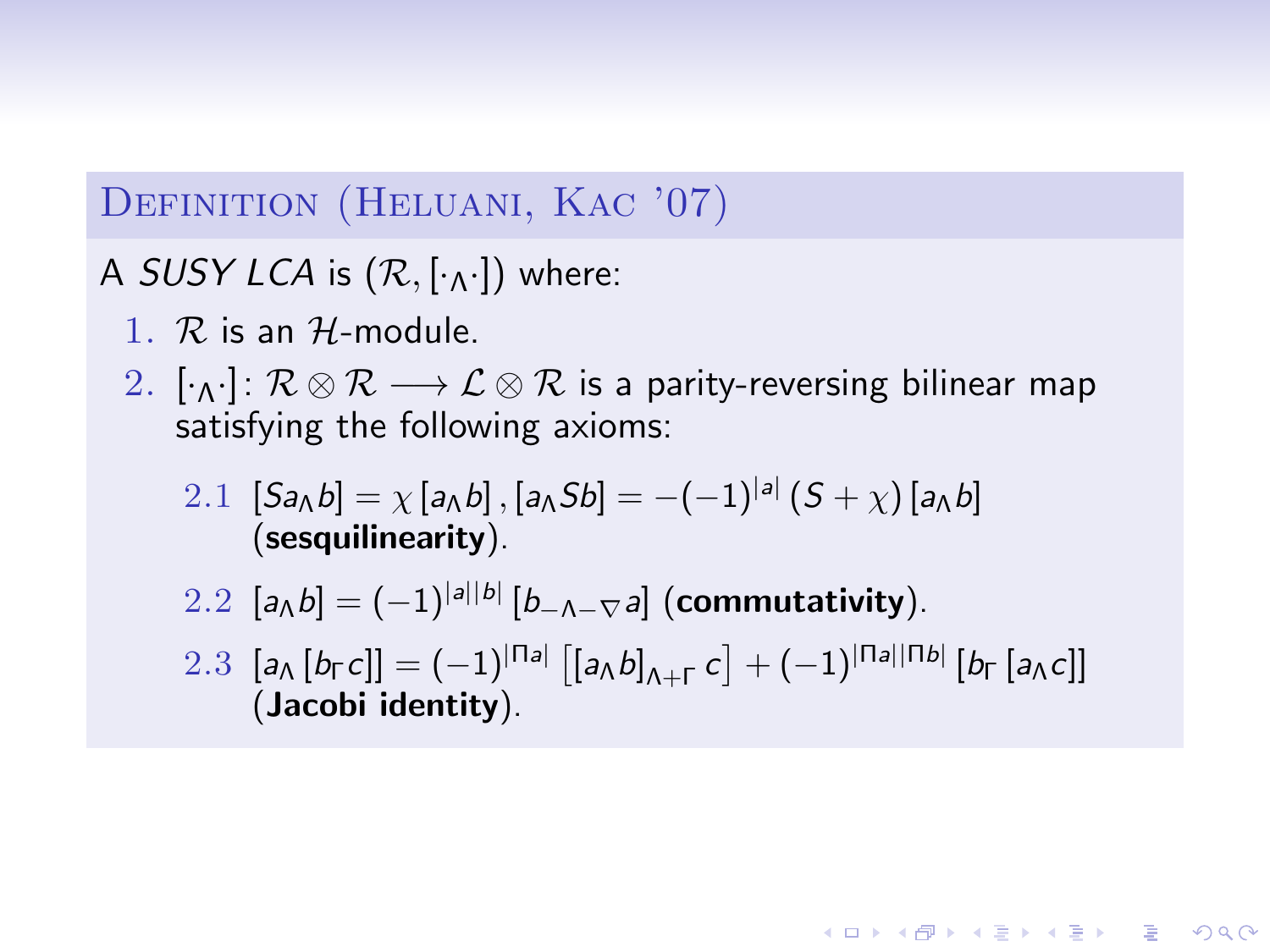#### **DEFINITION**

A SUSY VA is  $(V, |0\rangle, ..., S, T, [\cdot_{\Lambda}\cdot])$  where:

- 1.  $(V, [\cdot_A \cdot])$  is a SUSY LCA. 2.  $((V, |0\rangle, \ldots), S, T)$  unital differential algebra satisfying:  $2.1.$  : ab :  $-(-1)^{|a||b|}$  : ba :=  $\int^0$  $\int_{-\nabla} d\Lambda \left[ a_{\Lambda} b \right]$  (quasicommutativity).  $2.2.$  : (: ab :) c : – : a (: bc :) :=:  $\left( \int_0^\Lambda d \Lambda(\mathsf{a}) \otimes [b_\Lambda \mathsf{c}] \right) : + (-1)^{|\mathsf{a}||\mathsf{b}|} : \left( \int_0^\Lambda \mathsf{a} \Lambda(\mathsf{a}) \otimes [b_\Lambda \mathsf{c}] \right)$  $\int_0^\Lambda d\Lambda(b)\otimes [a_\Lambda c]\bigg):$ (quasiassociativity).
- 3.  $[a_\Lambda : bc:] =: [a_\Lambda b]c : +(-1)^{|\Pi a||b|} : b[a_\Lambda c] : + \int_0^\Lambda d\Gamma [[a_\Lambda b] \Gamma c]$ (Wick non-commutative formula).

**KORKAR KERKER DRAM**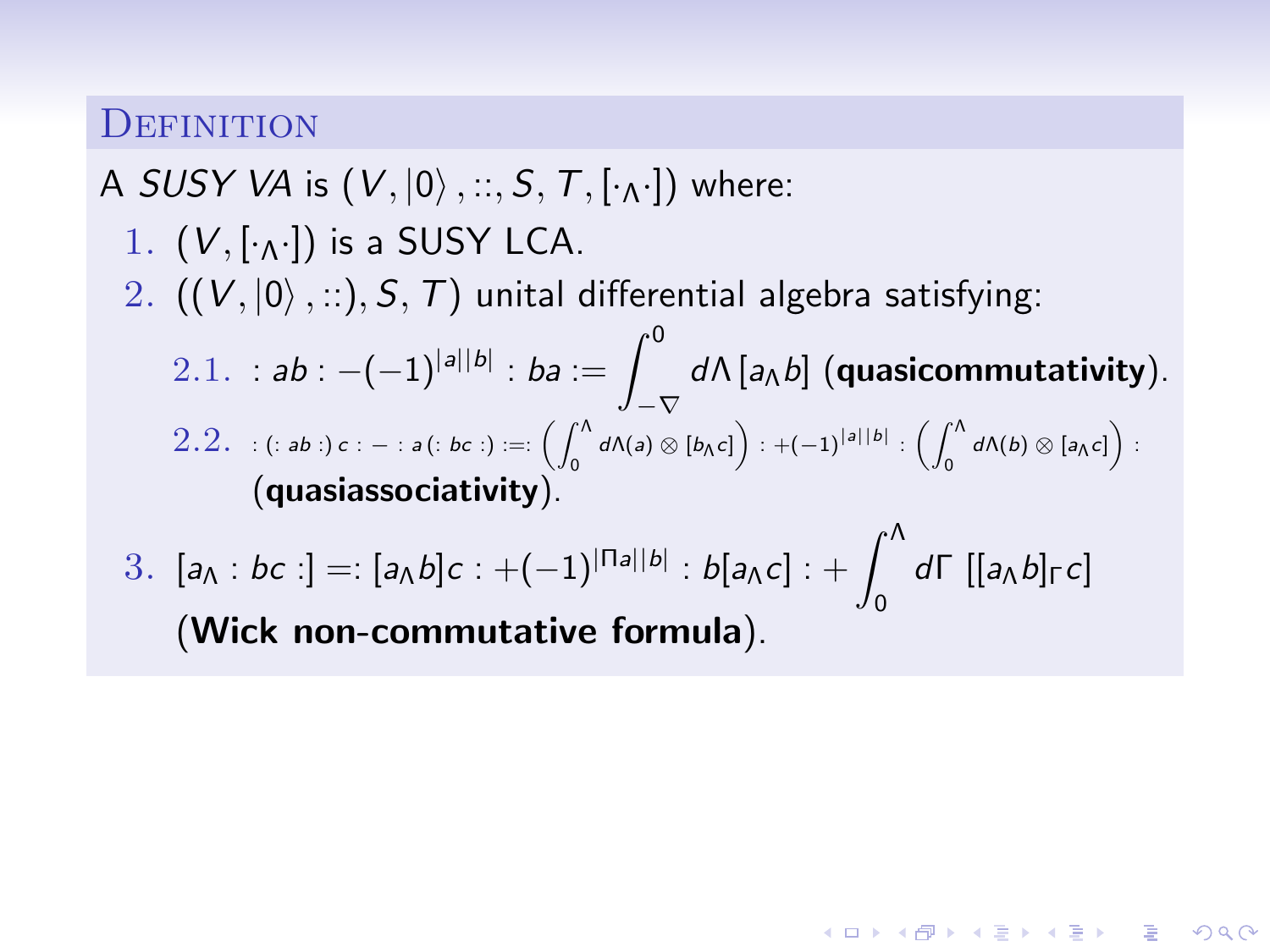#### **DEFINITION**

A SUSY VA is  $(V, |0\rangle, ..., S, T, [\cdot_A \cdot])$  where:

1. 
$$
(V, [\cdot_{\Lambda} \cdot])
$$
 is a SUSY LCA.

- 2.  $((V, |0\rangle, \ldots), S, T)$  unital differential algebra satisfying:
	- $2.1.$  : ab :  $-(-1)^{|a||b|}$  : ba :=  $\int^0$  $\int_{-\nabla} d\Lambda \left[ a_{\Lambda} b \right]$  (quasicommutativity).  $2.2.$  : (: ab :) c : – : a (: bc :) :=:  $\left( \int_0^\Lambda d \Lambda(\mathsf{a}) \otimes [b_\Lambda \mathsf{c}] \right) : + (-1)^{|\mathsf{a}||\mathsf{b}|} : \left( \int_0^\Lambda \mathsf{a} \Lambda(\mathsf{a}) \otimes [b_\Lambda \mathsf{c}] \right)$  $\int_0^\Lambda d\Lambda(b)\otimes [a_\Lambda c]\bigg):$ (quasiassociativity).
- 3.  $[a_\Lambda : bc:] =: [a_\Lambda b]c : +(-1)^{|\Pi a||b|} : b[a_\Lambda c] : + \int_0^\Lambda d\Gamma [[a_\Lambda b] \Gamma c]$ (Wick non-commutative formula).

Given  $\mathcal R$  a SUSY LCA, there exists a unique SUSY VA denoted by  $V(R)$  and called universal enveloping SUSY VA of R.

**KORKAR KERKER SAGA** 

R. Heluani, V. G. Kac: Commun. Math. Phys. 271 (2007) 103–178.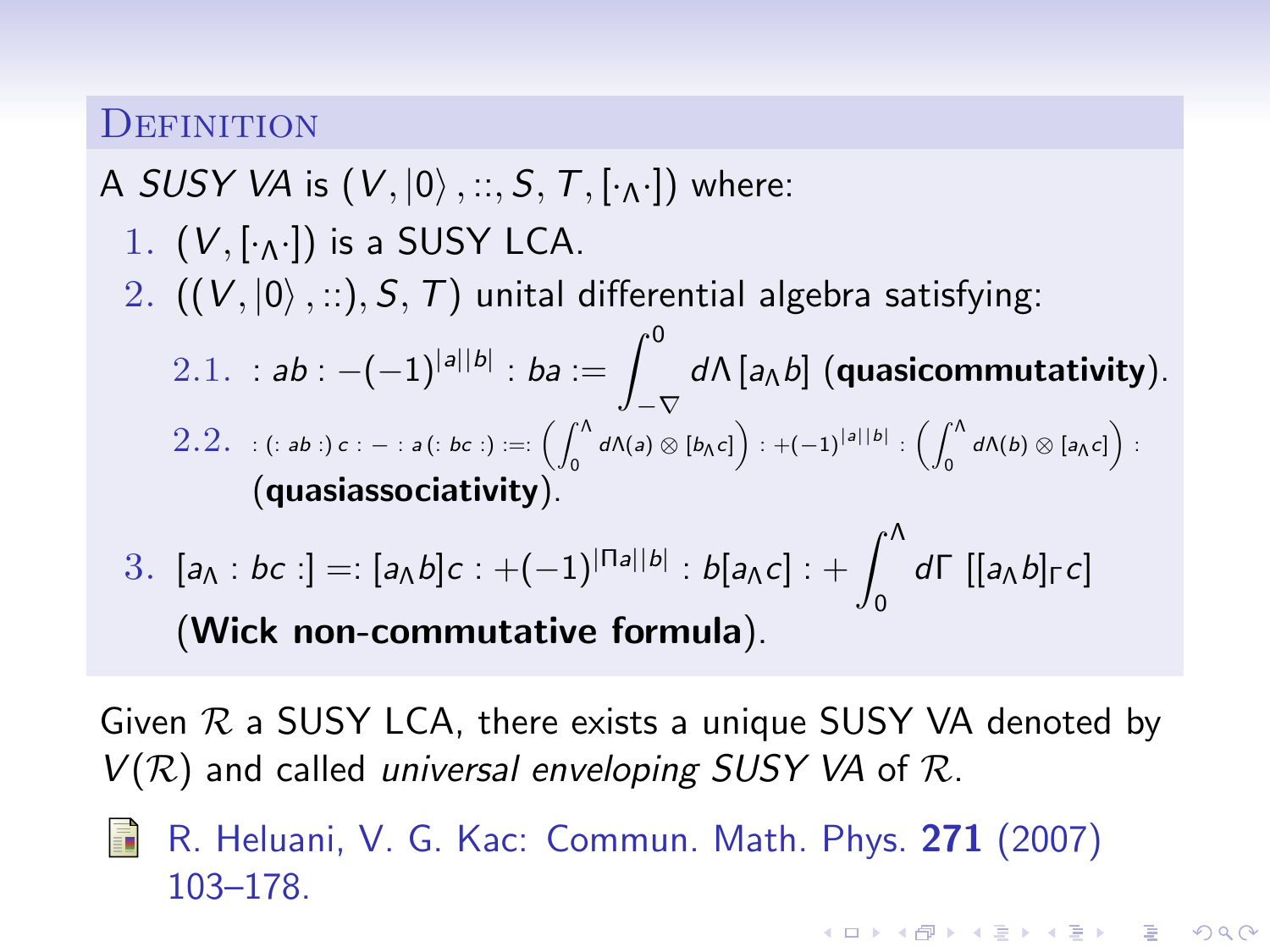### **REMARKS**

• A SUSY VA has a canonical state-(super) field correspondence

$$
Y^{\text{super}}(a,(z;\theta)) := \sum_{\substack{j\in\mathbb{Z}\\J\in\{0,1\}}} \theta^{1-J}z^{-1-j}a_{(j|J)} = Y(a,z) + \theta Y(Sa,z).
$$

• The OPE  $[\cdot_{\lambda} \cdot] : V \otimes V \longrightarrow V$  and the odd endomorphism  $S: V \longrightarrow V$  recover the SUSY structure, since

$$
[a_{\Lambda}b]=\sum_{n\in\mathbb{N}}\frac{\lambda^n}{n!}a_{(n|0)}(b)+\sum_{n\in\mathbb{N}}\frac{\chi\lambda^n}{n!}a_{(n|1)}(b)=[Sa_{\lambda}b]+\chi\left[a_{\lambda}b\right].
$$

K ロ ▶ K 個 ▶ K 할 ▶ K 할 ▶ 이 할 → 9 Q Q →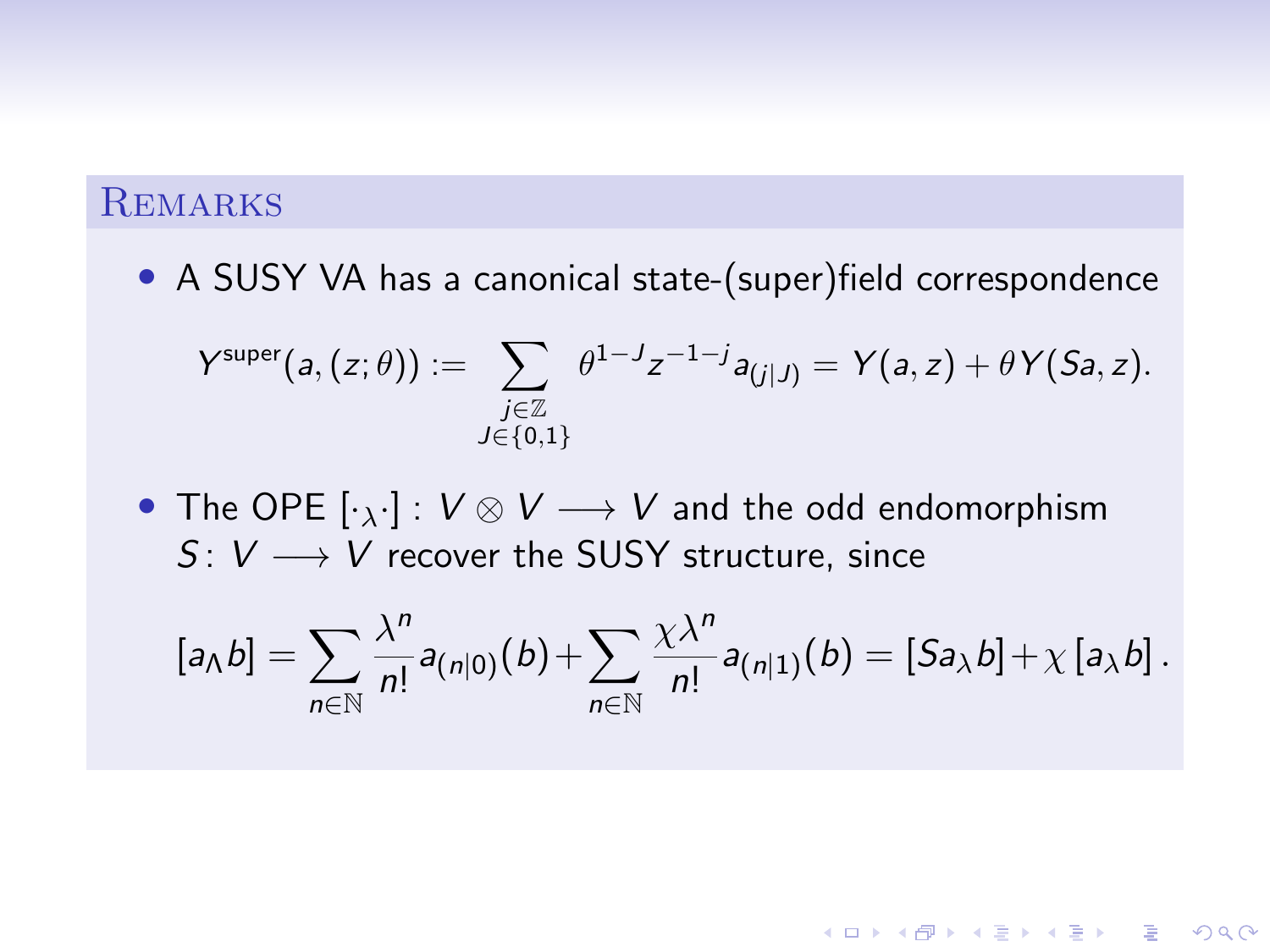• The superaffinization  $V^k\left(\mathfrak{g}_{\text{super}}\right)$  of level  $k\in\mathbb{C}$  is defined from a quadratic Lie algebra  $(g, (\cdot | \cdot))$  via the Λ-brackets

$$
[\Pi a_{\Lambda} \Pi b] = \Pi [a, b] + \chi (a | b) k.
$$

• The  $N = 1$  superconformal VA is defined via the  $\Lambda$ -bracket

$$
[H_{\Lambda}H]=(2T+\chi S+3\lambda)H+\frac{\lambda^{2}\chi}{3}c,
$$

being  $Y^{super}(H,(z; \theta)) := G(z) + 2\theta L(z)$ .

• The  $N = 2$  superconformal VA is defined via the  $\Lambda$ -brackets

$$
[J_{\Lambda}J] = -\left(H + \frac{\lambda \chi}{3}c\right), \quad [H_{\Lambda}J] = (2T + 2\lambda + \chi S) J,
$$

being  $Y^{super}(J,(z;\theta)) := -iJ(z) - i\theta (G^{-}(z) - G^{+}(z)).$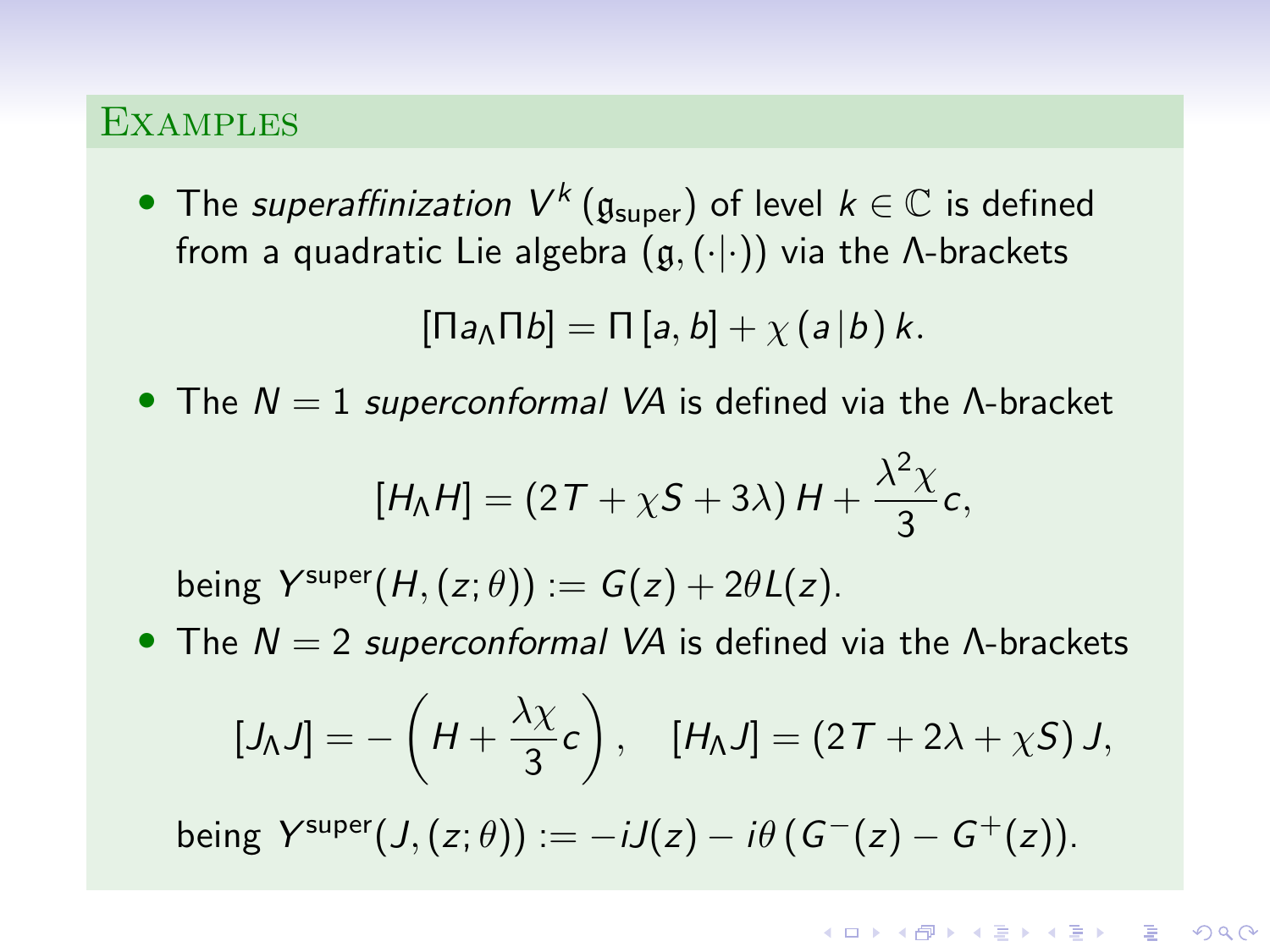# Killing spinor equations

## DEFINITION (GARCÍA-FERNÁNDEZ '19)

A solution of the Killing spinor equations on a real quadratic Lie algebra  $(g, (\cdot | \cdot))$  is a triple  $(V_+, \varepsilon, \eta)$  such that:

• 
$$
\mathfrak{g} = V_+ \oplus V_+^{\perp}
$$
.

• 
$$
\varepsilon \in V_+
$$
 (divergence).

•  $\eta \in S(V_+)$  is a non-vanishing spinor satisfying:

$$
D_{-} \cdot \eta = \sum_{i,j} \left( \left[ a_i, a^j \right] \middle| b \right) a^j a_i \cdot \eta = 0, \text{ for } b \in V_{+}^{\perp} \text{ (gravitino equation)}.
$$
  

$$
\not{D}^+ \cdot \eta = \frac{1}{6} \sum_{i,j,k} \left( \left[ a_k, a_i \right] \middle| a^j \right) a^k a^j a_i \cdot \eta - \varepsilon \cdot \eta = 0 \text{ (dilatino equation)}.
$$

being  $\{a_i\}_{i=1}^n$  ,  $\{a^i\}_{i=1}^n \subseteq V_+$  two  $(\cdot | \cdot)$ -dual orthonormal basis.

M. Garcia-Fernandez: Adv. Math. 350 (2019) 1059–1108.K ロ X K 레 X K 플 X K 클 X T 블 X YO Q Q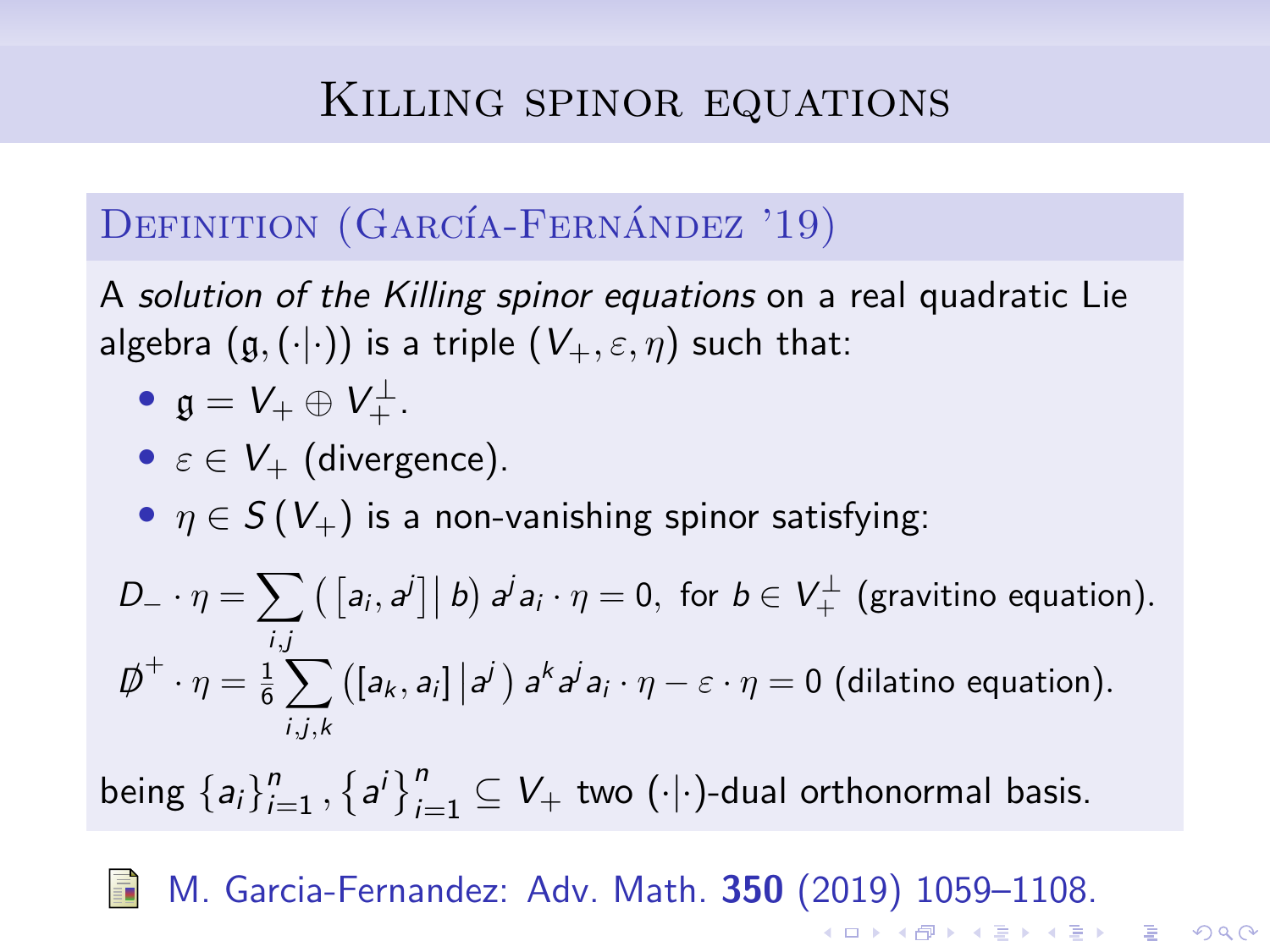Let  $K$  be an even-dimensional compact Lie group. It admits left-invariant Hermitian structures compatible with the metric.

PROPOSITION  $(A_{LVAREZ}C\acute{o}n$ sul, DADLH, GARCÍA-FERNÁNDEZ  $'20$ )

A left-invariant solution to the Twisted Calabi-Yau equations

$$
d\Psi=\theta_\omega\wedge\Psi,\quad d\theta_\omega=0,\quad dd^c\omega=0
$$

induces a solution of the Killing spinor equations on the space

$$
\mathfrak{g}=\Gamma\left(\left.\mathsf{TK}\oplus\mathsf{T}^*\mathsf{K},\left[\cdot,\cdot\right]_{-d^c\omega}\right)^{\mathsf{K}},
$$

of left-invariant sections, which is a quadratic Lie algebra with the induced bracket and pairing.

**KORKARYKERKER POLO** 

#### **REMARK**

$$
[\theta_{\omega}] = 0
$$
 implies (Kähler-)Calabi-Yau condition.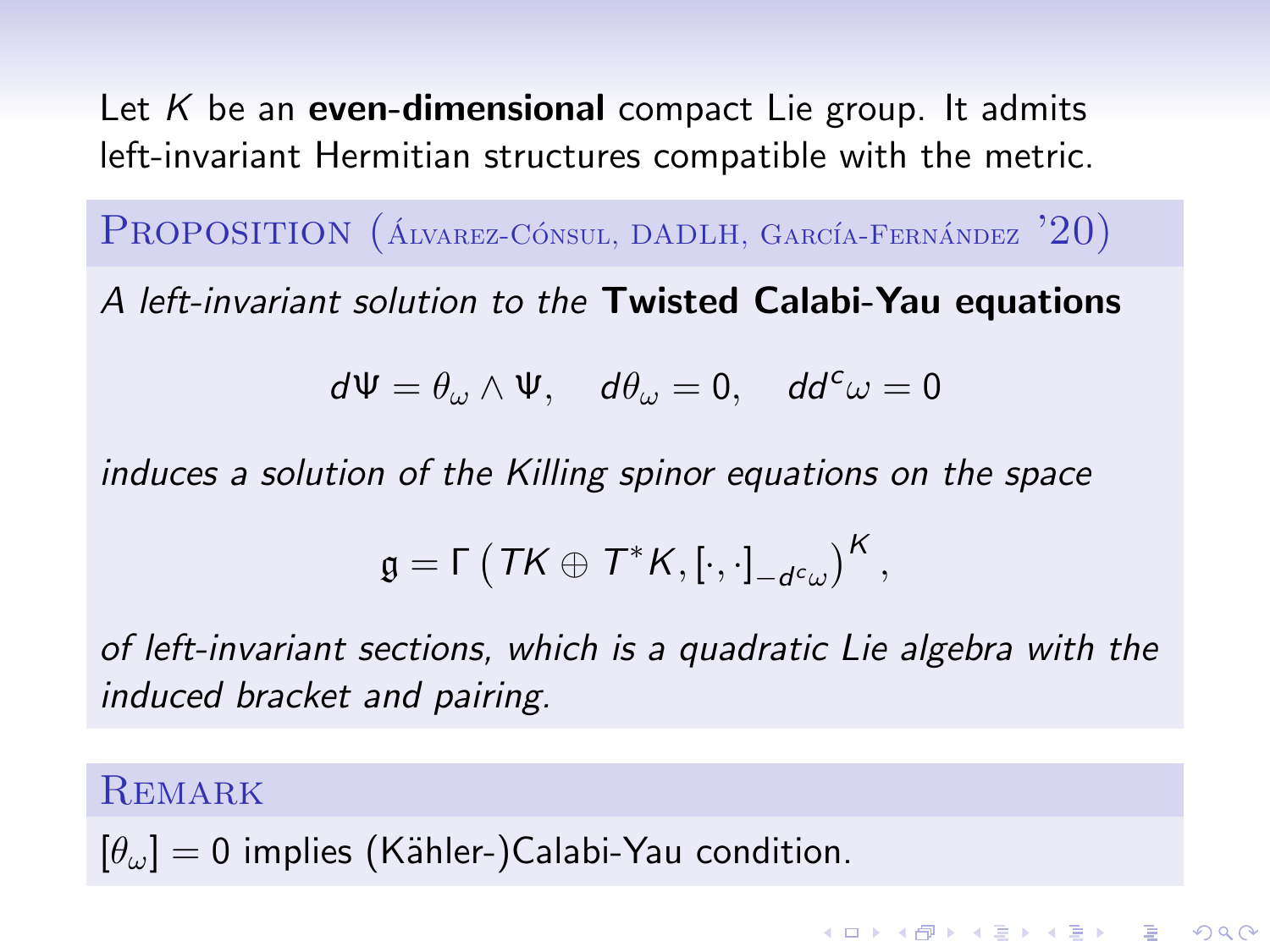Assume now dim  $V_+ = 2n$  and fix an orientation on  $V_+$ .

A pure spinor  $\eta \in S(V_+)$  determines uniquely an almost complex structure  $J$  on  $V_+$  compatible with  $\left(\cdot\left|\cdot\right|\right)_{V_+}$  and the orientation. We can fix  $\{x_1, Jx_1, \ldots, x_n, Jx_n\} \subseteq V^{\mathbb{C}}_+ = V^{1,0}_+ \oplus V^{0,1}_+$  an oriented orthonormal basis for  $\left(\cdot\left\vert \cdot\right\vert \right) _{V_{+}}$  with associated isotropic basis

$$
\epsilon_j = \frac{1}{\sqrt{2}} (x_j - iJx_j) \in V^{1,0}_+, \quad \bar{\epsilon}_j = \frac{1}{\sqrt{2}} (x_j + iJx_j) \in V^{0,1}_+.
$$

**KORKAR KERKER SAGA**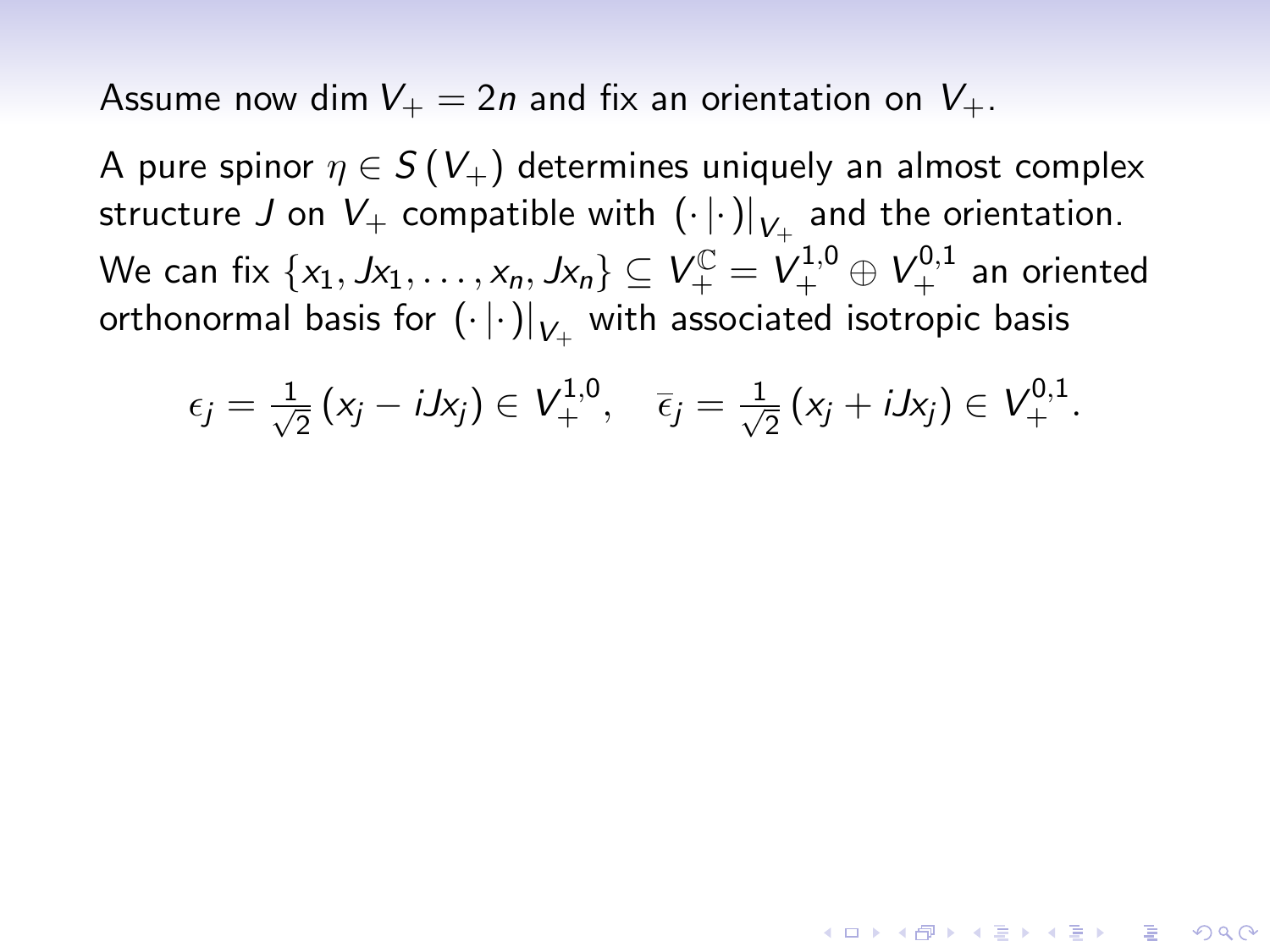Assume now dim  $V_+ = 2n$  and fix an orientation on  $V_+$ .

A pure spinor  $\eta \in S(V_+)$  determines uniquely an almost complex structure  $J$  on  $V_+$  compatible with  $\left(\cdot\left|\cdot\right|\right)_{V_+}$  and the orientation. We can fix  $\{x_1, Jx_1, \ldots, x_n, Jx_n\} \subseteq V^{\mathbb{C}}_+ = V^{1,0}_+ \oplus V^{0,1}_+$  an oriented orthonormal basis for  $\left(\cdot\left\vert \cdot\right\vert \right) _{V_{+}}$  with associated isotropic basis

$$
\epsilon_j = \frac{1}{\sqrt{2}} (x_j - iJx_j) \in V^{1,0}_+, \quad \bar{\epsilon}_j = \frac{1}{\sqrt{2}} (x_j + iJx_j) \in V^{0,1}_+.
$$

PROPOSITION  $(A_{LVAREZ}C\acute{o}n$ sul, DADLH, GARCÍA-FERNÁNDEZ  $'20$ )

The triple  $(V_+, \varepsilon, J)$  is a solution of the Killing spinor equations if the following conditions are satisfied:

1) 
$$
\left[V_{+}^{1,0}, V_{+}^{1,0}\right] \subseteq V_{+}^{1,0}
$$
, 2)  $\sum_{j=1}^{n} \left[\epsilon_{j}, \overline{\epsilon}_{j}\right] = 2iJ\varepsilon \in V_{+}^{\mathbb{C}}$ .  
\n(F-term equation) *(D-term equation)*

**KORKARYKERKER POLO**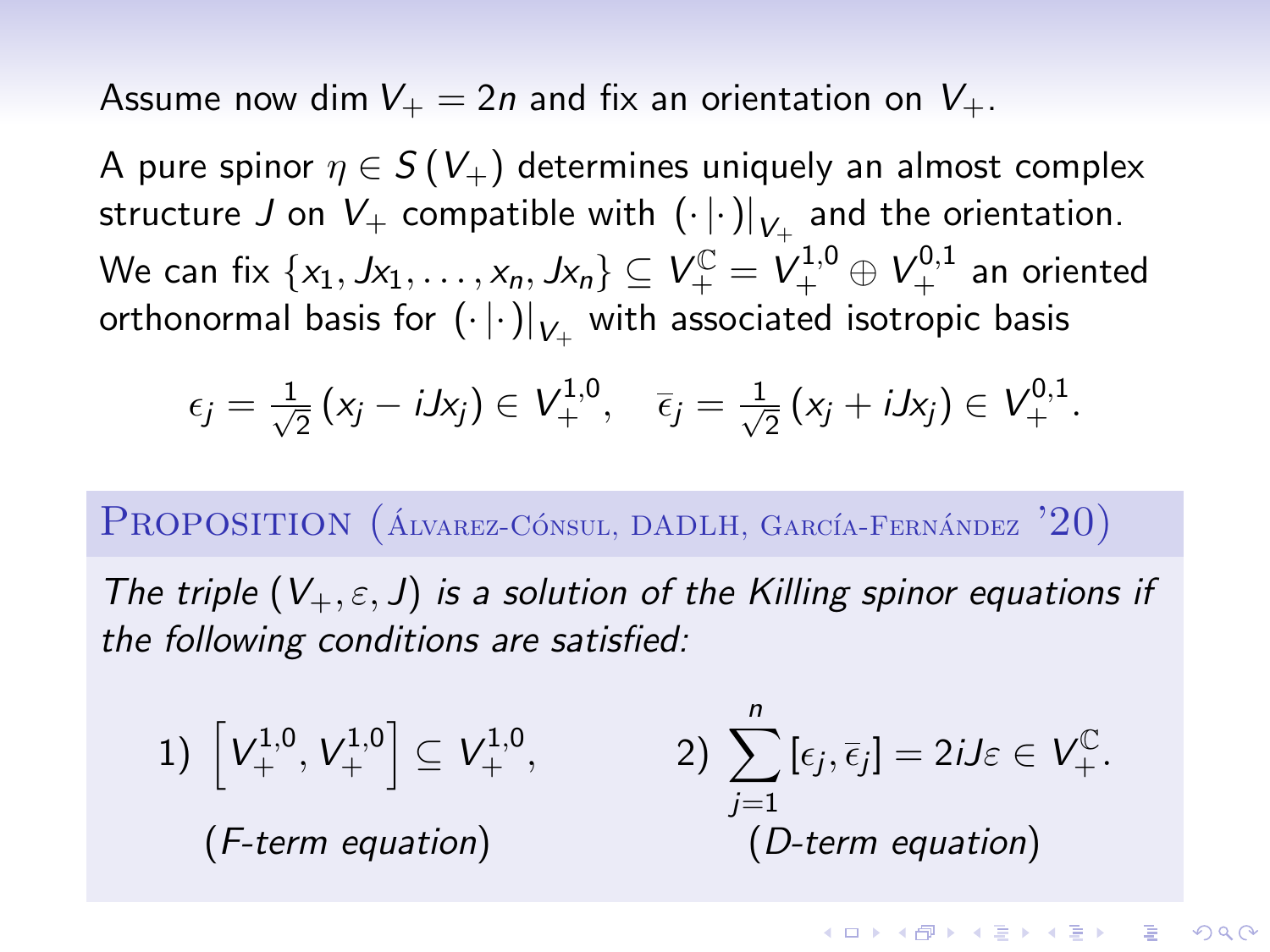Let  $K = SU(2) \times U(1)$  with associated Lie algebra  $t = \mathfrak{su}(2) \oplus \mathbb{R} = \langle v_1, v_2, v_3, v_4 \rangle$ . where  $[v_2, v_3] = -v_1$ ,  $[v_3, v_1] = -v_2$ ,  $[v_1, v_2] = -v_3$ ,  $[v_4, \cdot] = 0$ . For fixed  $x, a, \ell > 0$ , we have the pair  $(V_+^{x,a}, \varepsilon^x)$  on  $\mathfrak{g}_\ell = \mathsf{\Gamma} \left( \textsf{TK} \oplus \textsf{T}^\ast \textsf{K}, \left[ \cdot , \cdot \right]_{\mathsf{H}_\ell} \right)^\mathsf{K} \cong \mathfrak{t} \oplus \mathfrak{t}^\ast,$ 

where  $H_\ell = \ell v^{123}$  is a left-invariant three-form, defined by

$$
V^{\text{x},a}_{\pm} \ = \ \left\{ v \pm g_{\text{x},a}(v) \mid v \in \mathfrak{k} \right\},
$$

$$
\varepsilon^{x} = \pi_{+}(-xv^{4}) := -\frac{1}{2}(\frac{x}{a}v_{4} + xv^{4}) \in V_{+}^{x,a},
$$

being the bi-invariant metric

$$
g_{x,a} = \frac{a}{x} \left(v^1 \otimes v^1 + v^2 \otimes v^2 + v^3 \otimes v^3 + x^2 v^4 \otimes v^4\right).
$$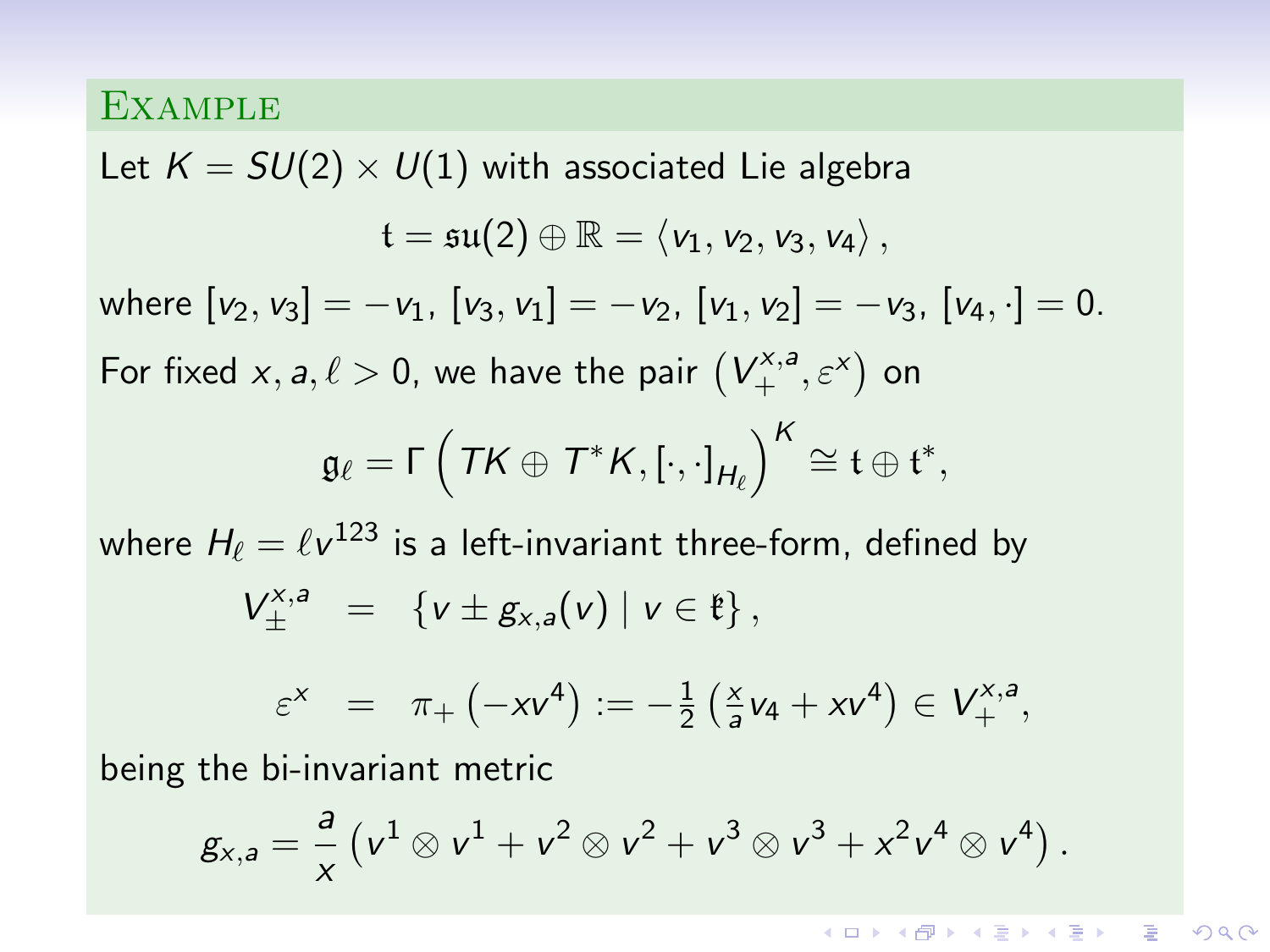We set  $I_x$  as the almost complex structure defined by

$$
I_{x}(v_{4})=xv_{1}, \quad I_{x}(v_{2})=v_{3}.
$$

K ロ ▶ K @ ▶ K 할 ▶ K 할 ▶ | 할 | © 9 Q @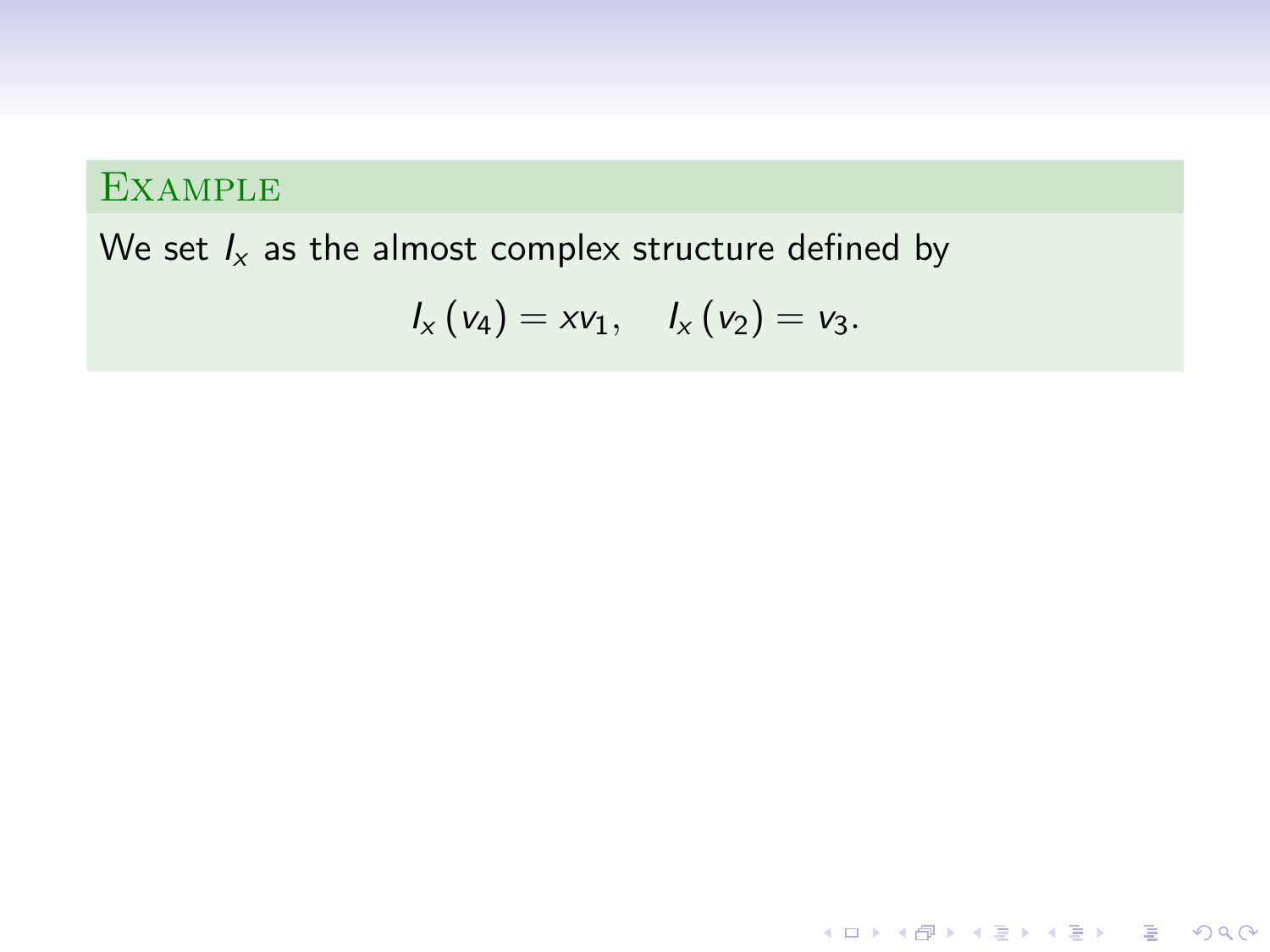We set  $I_x$  as the almost complex structure defined by

$$
I_{x}(v_{4})=xv_{1}, I_{x}(v_{2})=v_{3}.
$$

PROPOSITION  $(A_{LVAREZ}C\acute{o}n$ sul, DADLH, GARCÍA-FERNÁNDEZ  $'20$ )

The triple  $(V_+^{x,a}, \varepsilon^x, I_x)$  is a solution of the Killing spinor equations on  $\mathfrak{g}_{\ell}$  if and only if  $\ell = a/x$ .

#### **REMARK**

In this example, we cannot have pairs of solutions for the Killing spinor equations. This is because we have left-invariant solutions.

**KORKAR KERKER SAGA**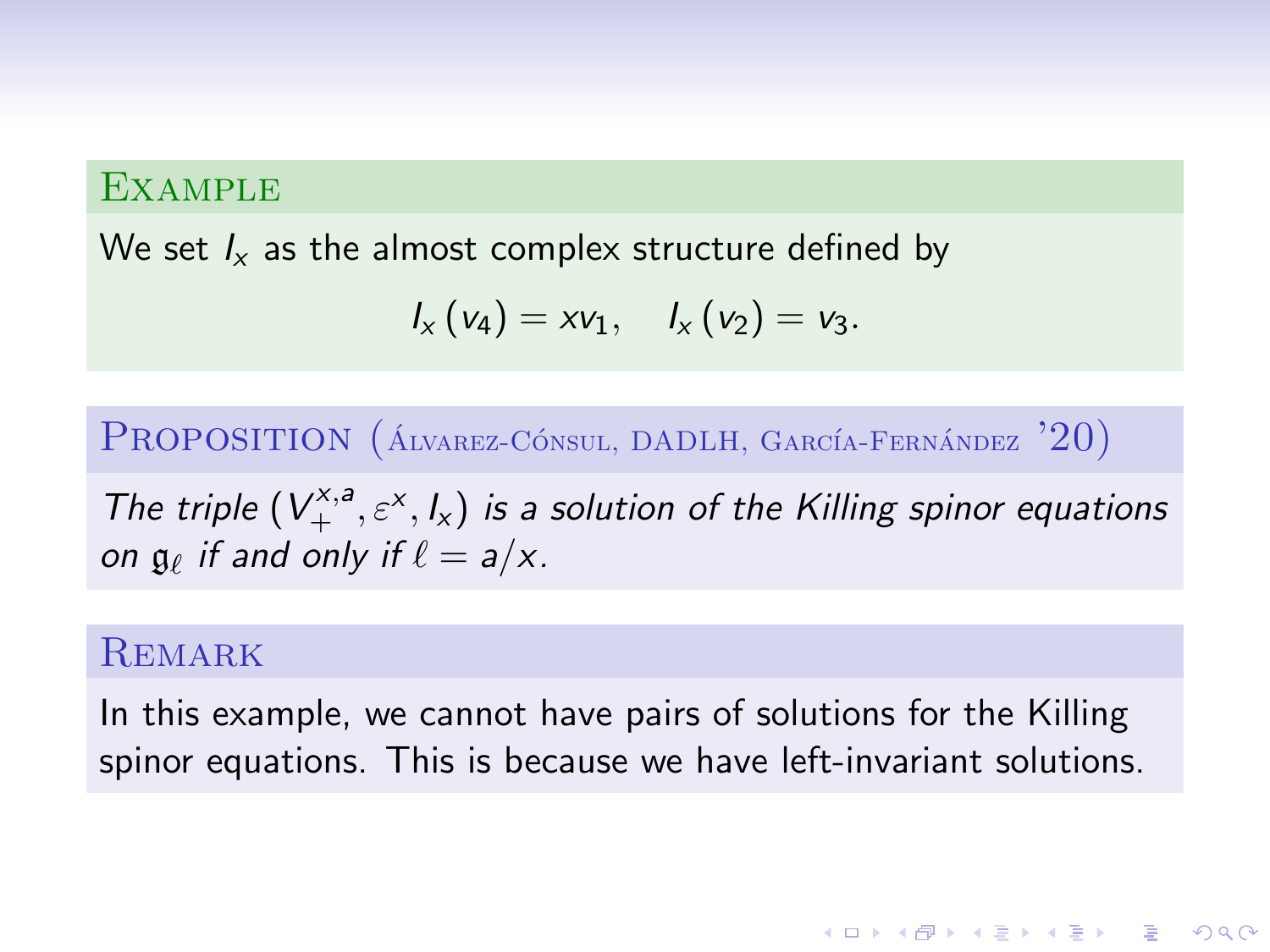# $N = 2$  SUPERSYMMETRY FROM KILLING SPINORS

Let  $(g, (\cdot | \cdot))$  be a finite-dimensional complex quadratic Lie algebra. Fix  $V_+ := I \oplus \overline{I} \subseteq \mathfrak{g}$  non-degenerate isotropic subspaces, and set  $V_{-} := V_{+}^{\perp}.$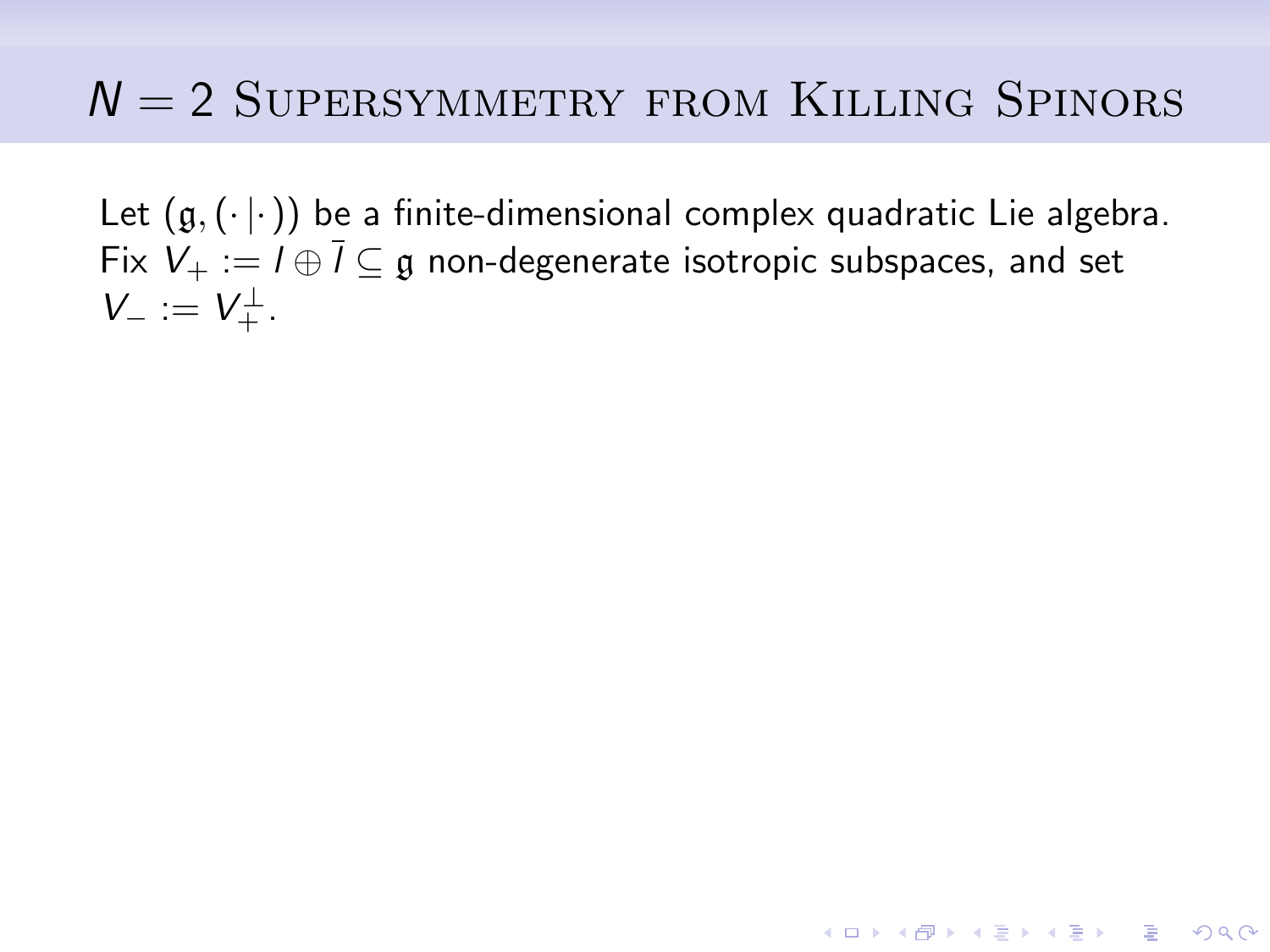# $N = 2$  SUPERSYMMETRY FROM KILLING SPINORS

Let  $(g, (\cdot | \cdot))$  be a finite-dimensional complex quadratic Lie algebra. Fix  $V_{+} := I \oplus \overline{I} \subseteq \mathfrak{g}$  non-degenerate isotropic subspaces, and set  $V_{-} := V_{+}^{\perp}.$ 

Consider  $\left\{e_j,e^j\right\}_{j=1}^n\subseteq V_+$  odd isotropic basis, and fix  $e\in V_+$  odd. Define the odd vectors

$$
I_+e:=e_I-e_{\overline{I}},\quad I_+\left[e^j,e_j\right]_+:=\left[e^j,e_j\right]_I-\left[e^j,e_j\right]_{\overline{I}}\in V_+,
$$

**KORKAR KERKER SAGA** 

where the subscripts will denote the canonical projections, and  $I_+ \colon V_+ \longrightarrow V_+$ ,  $a \mapsto a_1 - a_{\overline{1}}$ .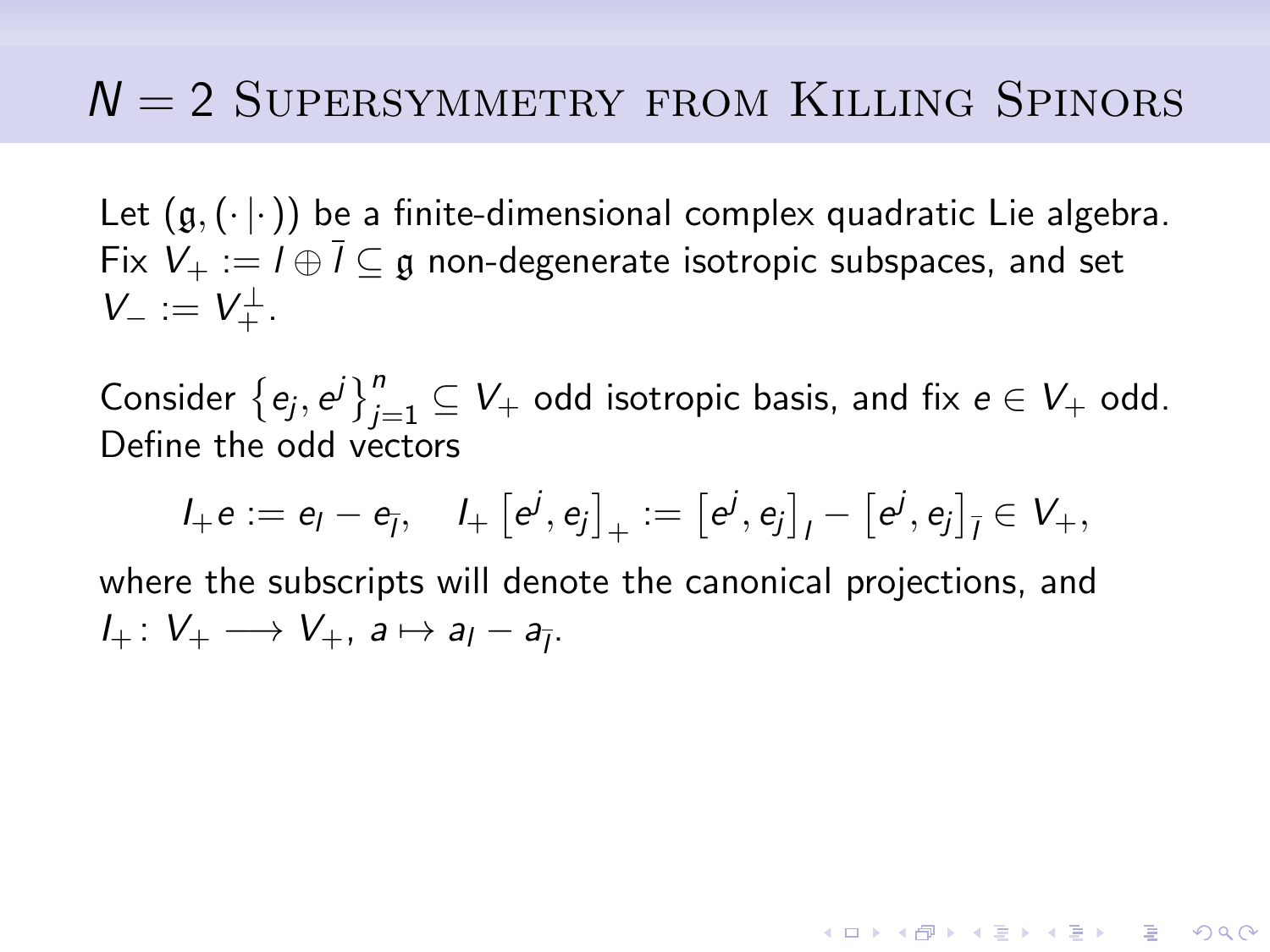# $N = 2$  SUPERSYMMETRY FROM KILLING SPINORS

Let  $(g, (\cdot | \cdot))$  be a finite-dimensional complex quadratic Lie algebra. Fix  $V_+ := I \oplus \overline{I} \subseteq \mathfrak{g}$  non-degenerate isotropic subspaces, and set  $V_{-} := V_{+}^{\perp}.$ 

Consider  $\left\{e_j,e^j\right\}_{j=1}^n\subseteq V_+$  odd isotropic basis, and fix  $e\in V_+$  odd. Define the odd vectors

$$
l_+e := e_l - e_{\bar{l}}, \quad l_+ \left[ e^j, e_j \right]_+ := \left[ e^j, e_j \right]_l - \left[ e^j, e_j \right]_{\bar{l}} \in V_+,
$$
  
where the subscripts will denote the canonical projections, and

 $I_+ \colon V_+ \longrightarrow V_+$ ,  $a \mapsto a_1 - a_{\overline{1}}$ .

Let  $V^k\left(\mathfrak{g}_{\text{super}}\right)$  with level  $0\neq k\in\mathbb{C}.$  Define the even vectors

$$
J_0 := \frac{i}{k} : e^j e_j : , \quad J := J_0 - \frac{S}{k} 2i I_+ e \in V^k (\mathfrak{g}_{super}).
$$

YO A 4 4 4 4 5 A 4 5 A 4 D + 4 D + 4 D + 4 D + 4 D + 4 D + + E + + D + + E + + O + O + + + + + + + +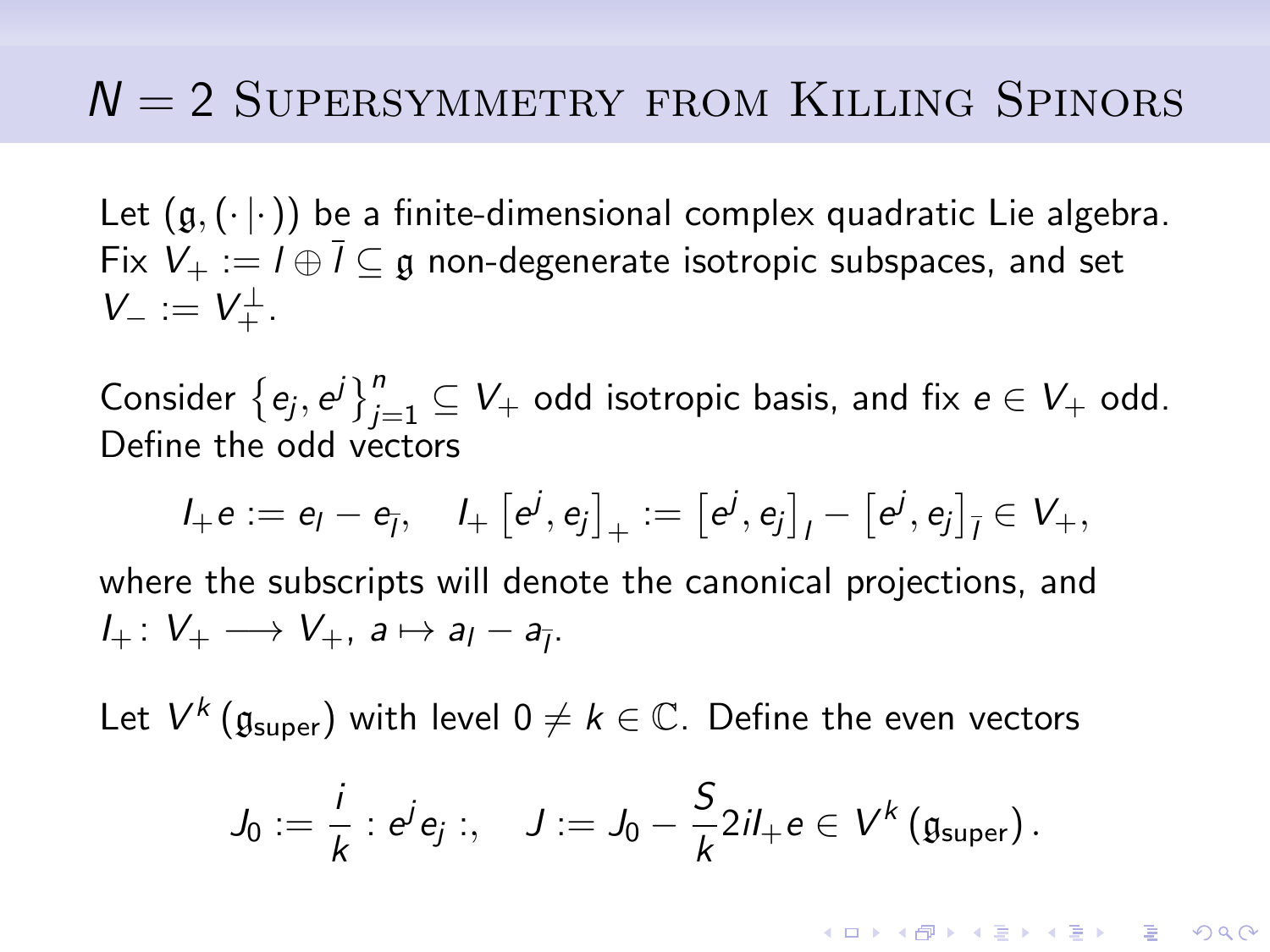PROPOSITION  $(A_{\text{LVAREZ-C\'ONSUL, DADLH, GARC\'IA-FERNÁNDEZ}}$  '20) *Define*  $c_0 := 3 \dim l, c := c_0 + \frac{12}{k}$  $\frac{12}{k}\left(e\left|l_{+}\left[e^{j},e_{j}\right]_{+}-e\right.\right)$  and  $H' \quad := H_0 + \frac{T}{k} I_+ \left[ e^{j}, e_j \right]_+,$ 

 $H \quad := H_0 + \frac{T}{k} \left( I_+ \left[ e^{j}, e_j \right]_+ - 2e \right) + \frac{1}{k^2} S \left( : \left[ I_+ e, e^{j} \right] e_j : + : e^{j} \left[ I_+ e, e_j \right] : \right).$ where

$$
H_0 := \frac{1}{k} ( : e_j (Se^j) : + : e^j (Se_j) : ) + \frac{1}{k^2} ( : e_j ( : e^k [e^j, e_k] : ) : + : e^j ( : e_k [e_j, e^k] : ) : - : e_j ( : e_k [e^j, e^k] : ) : - : e^j ( : e^k [e_j, e_k] : ) : ).
$$

Then, one has

$$
[J_{0\Lambda}J_0]=-\left(H'+\frac{\lambda\chi}{3}c_0\right), \quad [J_{\Lambda}J]=-\left(H+\frac{\lambda\chi}{3}c\right).
$$

**KORKARYKERKER POLO**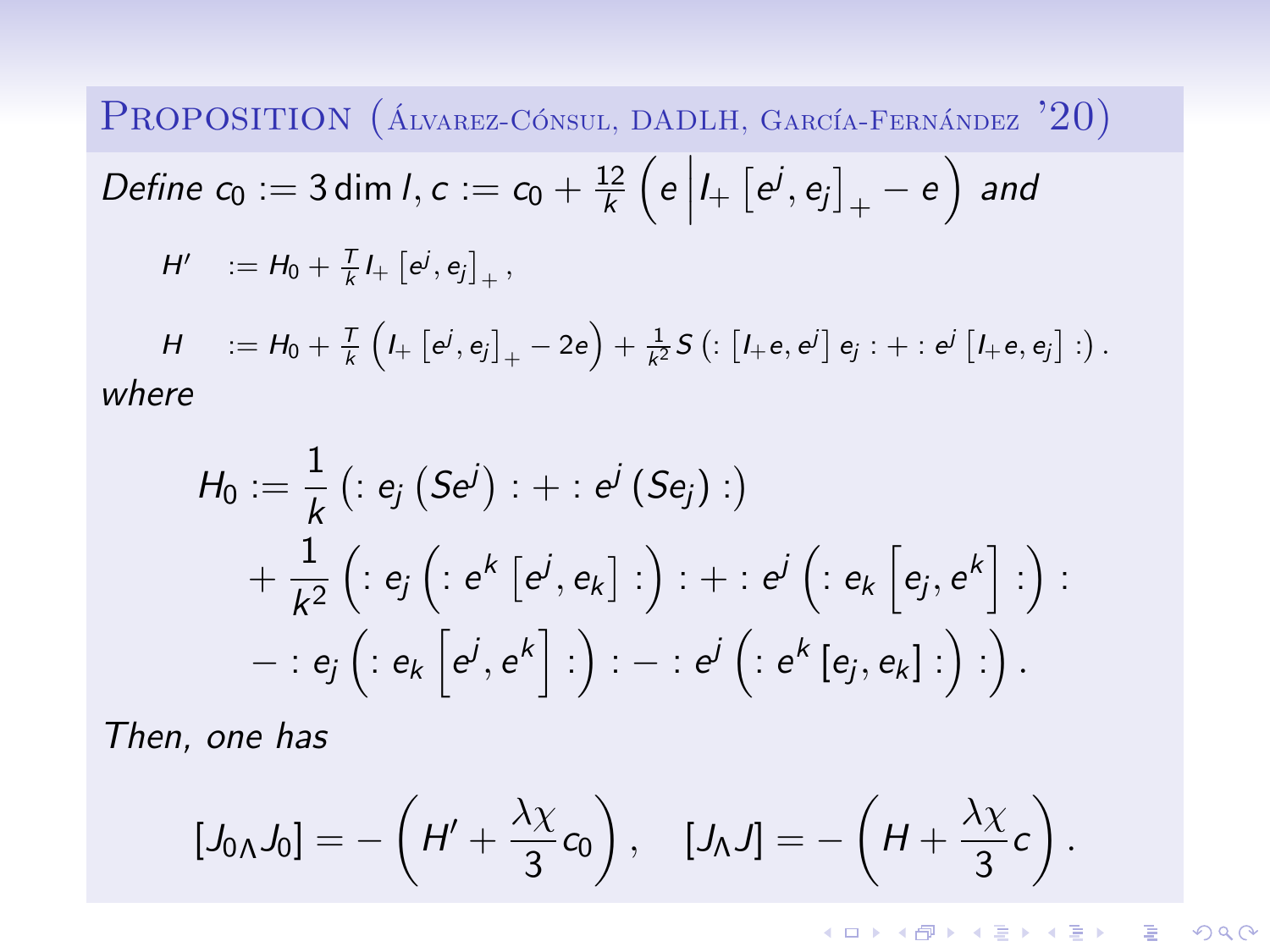LEMMA (ÁLVAREZ-CÓNSUL, DADLH, GARCÍA-FERNÁNDEZ  $'20$ )

Assume that  $(V_+, e, il_+)$  satisfies F-term equation. Then,

$$
H_0 = \frac{1}{k} ( : e_j (Se^j) : + : e^j (Se_j) : ) + \frac{1}{k^2} (2 : e_j ( : e^k [e^j, e_k]_- : ) : + : e^j ( : e^k [e_j, e_k]_j : ) : + : e_j ( : e_k [e^j, e^k]_{\overline{j}} : ) : ),
$$

and

$$
[H_{0\Lambda}a_{I}] = (\lambda + 2T + \chi S) a_{I} - \frac{2}{k^{2}} \left( : e_{j} \left( : e_{k} \left[ [a_{I}, e^{j}]_{-,} e^{k} \right]_{+} : \right) : + : e_{j} \left( : e^{k} \left[ a_{I}, [e^{j}, e_{k}]_{-} \right]_{I} : \right) : + : e^{j} \left( : e_{k} \left[ [e^{k}, a_{I}]_{-,} e_{j} \right]_{-} : \right) : + : [a_{I}, e^{j}]_{-} \left( : e_{k} \left[ e_{j}, e^{k} \right]_{-} : \right) : \right) + \frac{1}{k} \left( \chi : e_{j} \left[ a_{I}, e^{j} \right]_{-} : + 2 \left( T \left[ e_{j}, [a_{I}, e^{j}]_{-} \right]_{I} - : e_{j} \left( S \left[ a_{I}, e^{j} \right]_{-} \right) : \right) + \lambda \left( \left[ e_{j}, [a_{I}, e^{j}]_{-} \right]_{I} + \left[ \left[ a_{I}, e^{j} \right]_{-}, e_{j} \right]_{-} \right) \right).
$$

**KORK SERVER SOLO**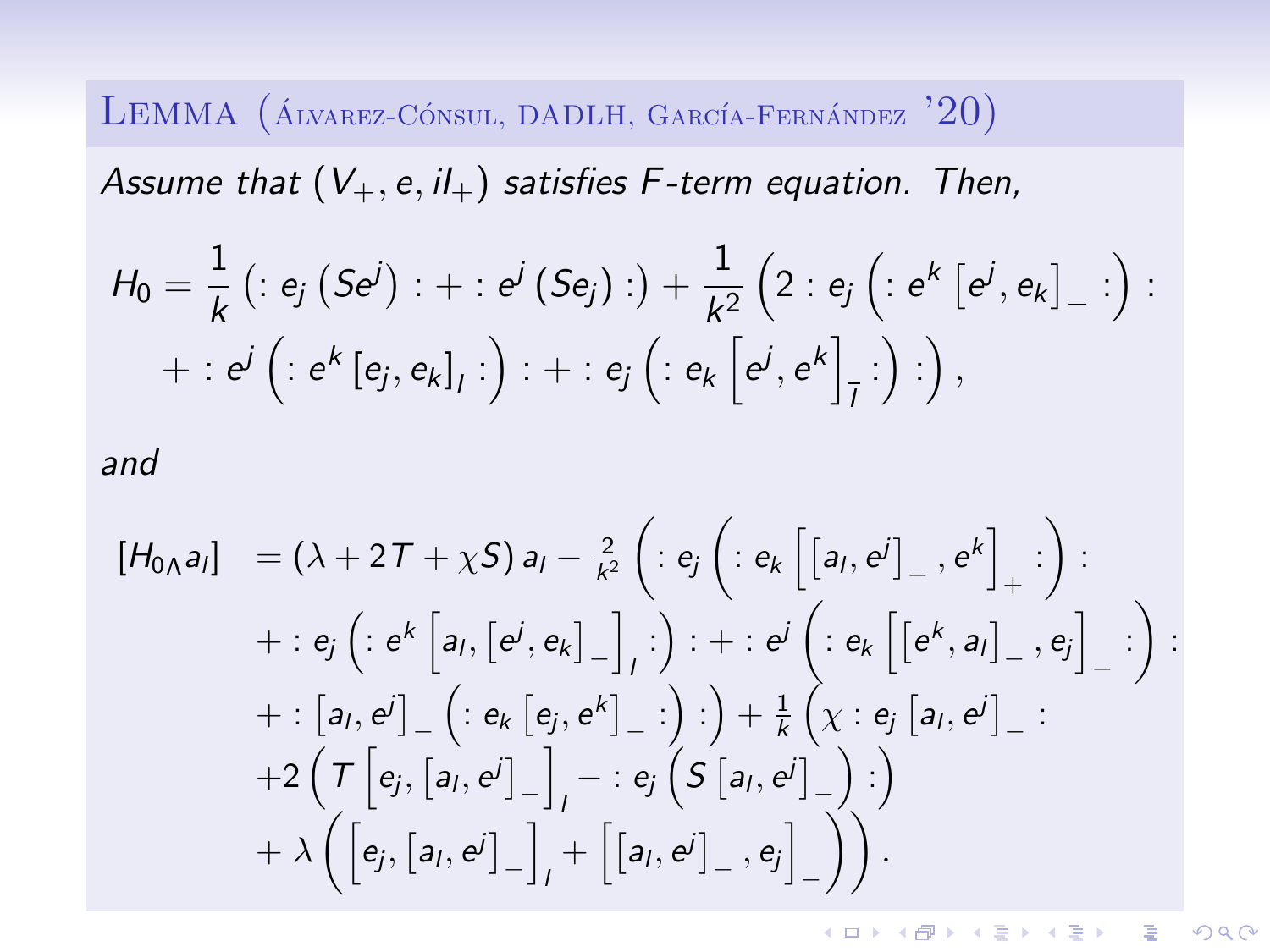THEOREM (ÁLVAREZ-CÓNSUL, DADLH, GARCÍA-FERNÁNDEZ '20)

A solution of the Killing spinor equations  $(V_+, e, il_+)$  on  $(g, (\cdot | \cdot))$ such that dim  $V_+ = 2n$  and

$$
[e^{j}, e_{j}] \in [l, l]^{\perp} \cap [l, l]^{\perp}
$$
  
induces  $V(\{J_0, H', c_0\}) \hookrightarrow V^k(\mathfrak{g}_{super})$  embedding with  $c_0 = 3n$ ,  

$$
J_0 = \frac{i}{k} : e^{j} e_{j} : ,
$$

$$
H' = \frac{1}{k} (e_{j} (Se^{j}) : + : e^{j} (Se_{j}) : ) + \frac{1}{k^2} (2 : e_{j} (e^{k} [e^{j}, e_{k}]_{-} : ) : + : e^{j} (e^{k} [e_{j}, e_{k}]_{j} : ) : + : e_{j} (e^{k} [e^{j}, e^{k}]_{j} : ) : ) + \frac{T}{k} I_{+} [e^{j}, e_{j}].
$$

**KORKARYKERKER POLO**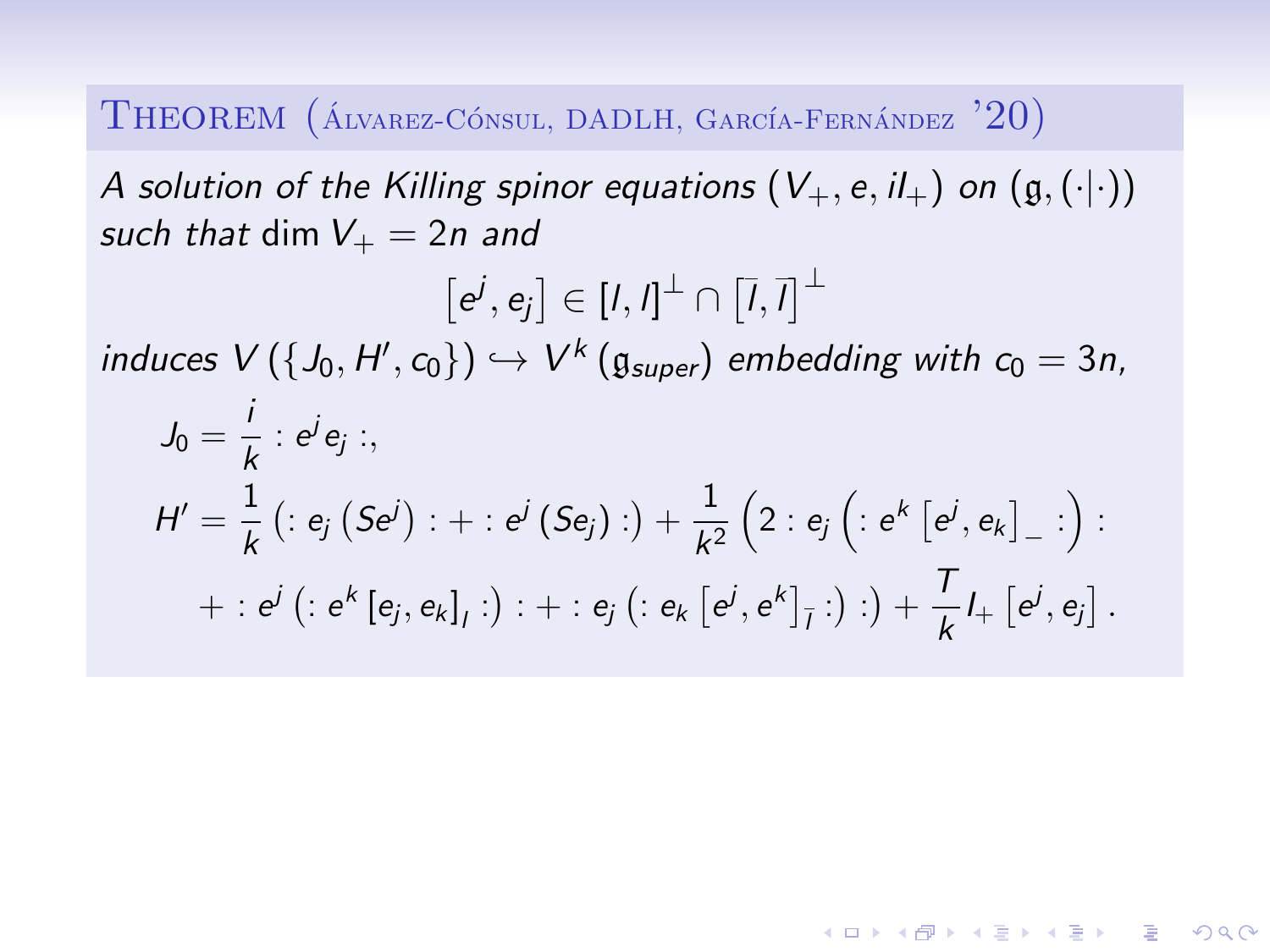THEOREM (ÁLVAREZ-CÓNSUL, DADLH, GARCÍA-FERNÁNDEZ '20)

A solution of the Killing spinor equations  $(V_+, e, il_+)$  on  $(g, (\cdot | \cdot))$ such that dim  $V_+ = 2n$  and

$$
[e^{j}, e_{j}] \in [I, I]^{\perp} \cap [I, I]^{\perp}
$$
  
induces  $V(\{J_0, H', c_0\}) \hookrightarrow V^k(\mathfrak{g}_{super})$  embedding with  $c_0 = 3n$ ,  

$$
J_0 = \frac{i}{k} : e^{j} e_{j} : ,
$$

$$
H' = \frac{1}{k} (e_{j} (Se^{j}) : + : e^{j} (Se_{j}) : ) + \frac{1}{k^2} (2 : e_{j} (e^{k} [e^{j}, e_{k}]_{-} : ) : + : e^{j} (e^{k} [e_{j}, e_{k}]_{j} : ) : + : e_{j} (e^{k} [e^{j}, e^{k}]_{j} : ) : ) + \frac{T}{k} I_{+} [e^{j}, e_{j}].
$$

### **REMARK**

Our result generalizes a construction by Getzler for Manin triples.

E. Getzler: Annals of Physics 237 (1995) 161–201.量 .<br>◆ ロ ▶ ◆ *団* ▶ ◆ 결 ▶ → 결 ▶ │ 결 │ ◆ 9 Q <del>◇</del>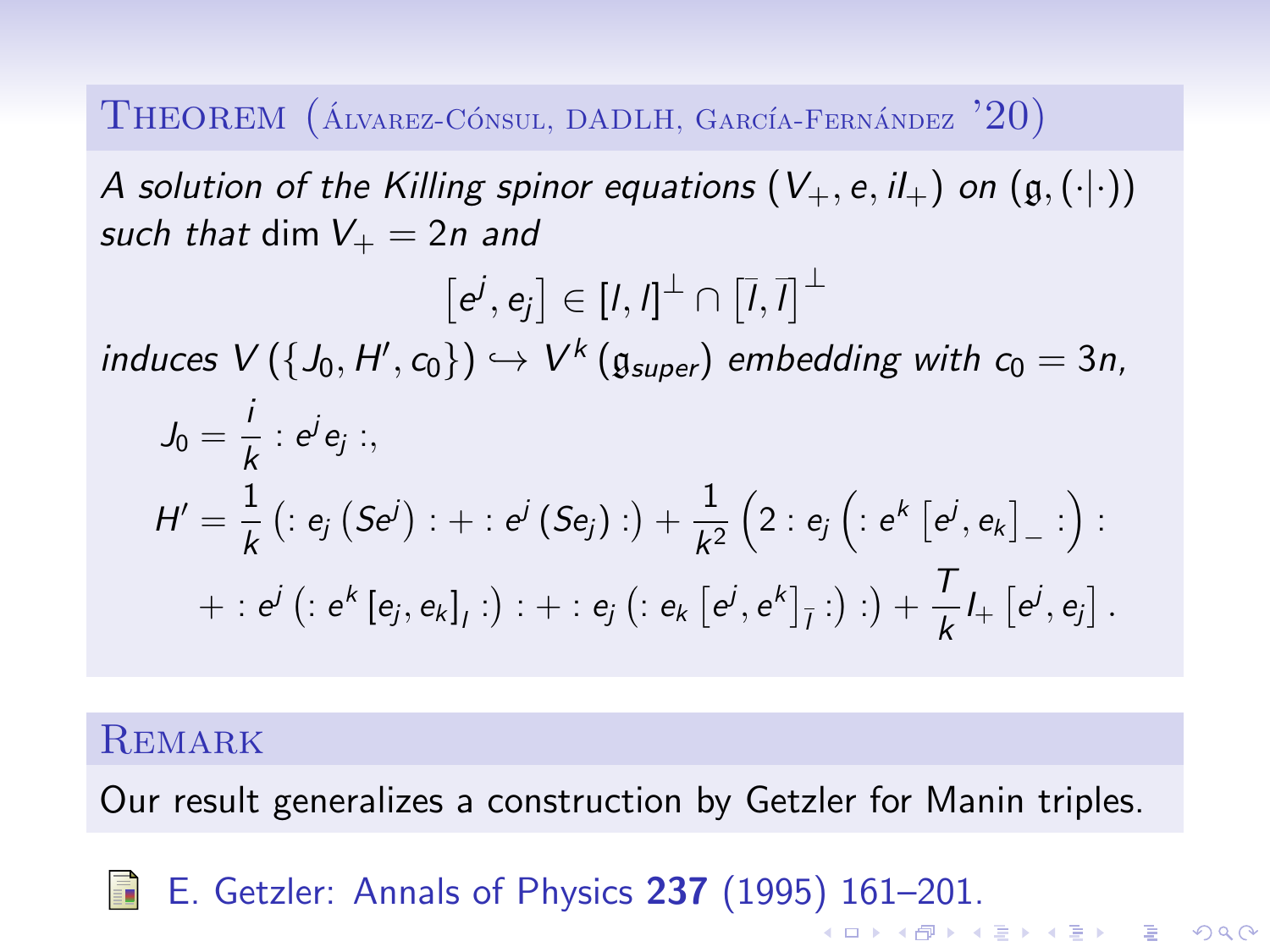### DEFINITION (ÁLVAREZ-CÓNSUL, DADLH, GARCÍA-FERNÁNDEZ '20)

We say that  $a \in \mathfrak{g}$  is *holomorphic* if  $[a, l] \subset l$  and  $\, | \, a, l \, | \subset l.$ 

THEOREM  $(A_{\text{LVAREZ}} \text{Cónsul}, \text{DADLH}, \text{GARCía-FERNÁNDEZ} '20)$ 

A solution of the Killing spinor equations  $(V_+, e, il_+)$  on  $(g, (\cdot | \cdot))$ such that dim  $V_+ = 2n$  and  $e \in V_+$  is holomorphic induces  $V(\lbrace J, H, c \rbrace) \hookrightarrow V^k(\mathfrak{g}_{super})$  embedding with  $c = 3(n + 2(e|e))$ ,

$$
J = \frac{i}{k} : e^{j} e_{j} : -\frac{S}{k} 2i l_{+} e,
$$
  
\n
$$
H = \frac{1}{k} ( : e_{j} (Se^{j}) : + : e^{j} (Se_{j}) : ) + \frac{1}{k^{2}} (2 : e_{j} ( : e^{k} [e^{j}, e_{k}]_{-} : ) : \n+ : e^{j} ( : e^{k} [e_{j}, e_{k}]_{j} : ) : + : e_{j} ( : e_{k} [e^{j}, e^{k}]_{j} : ) : ) = H_{0}.
$$

**KORKAR KERKER SAGA**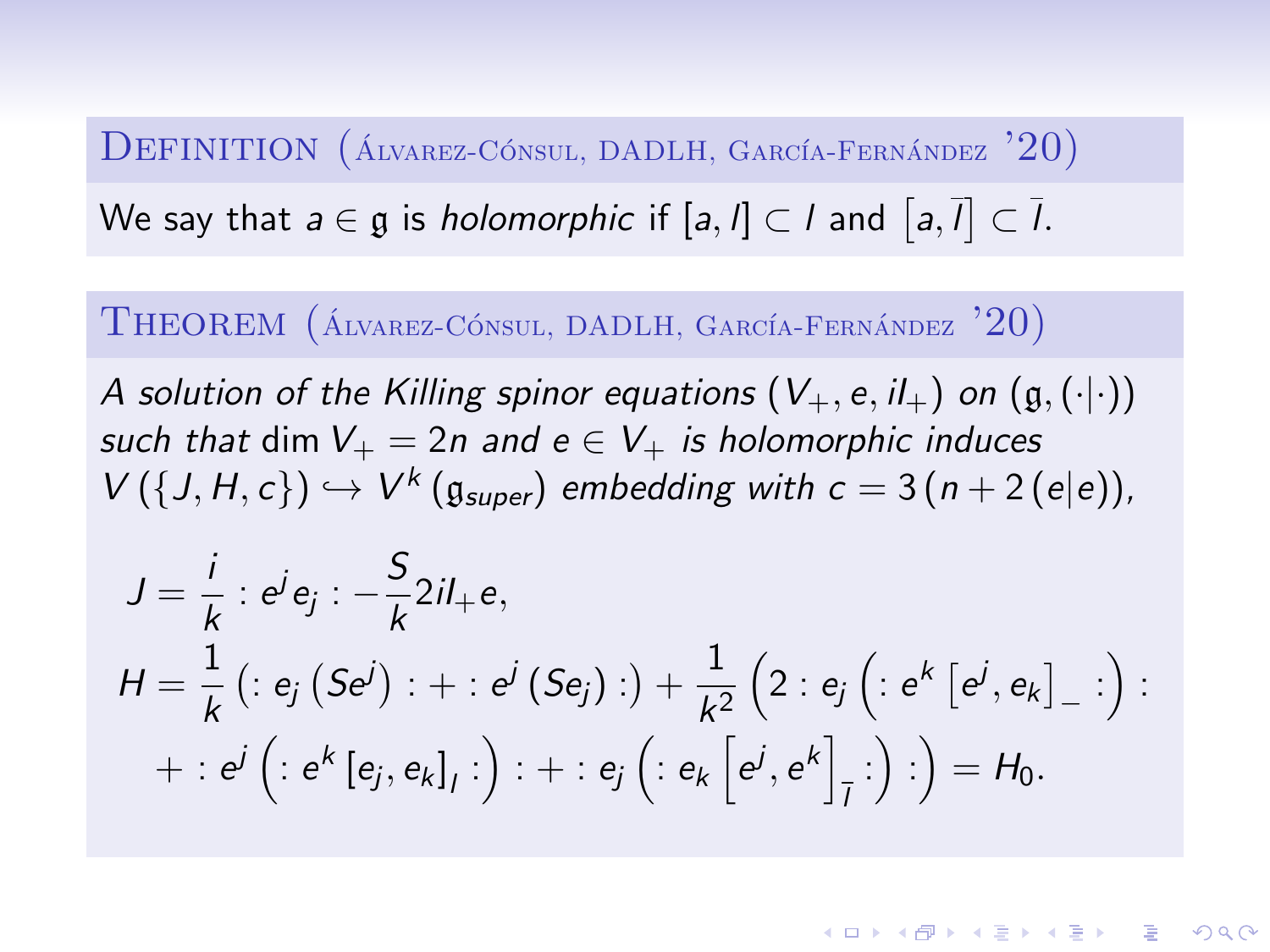### **REMARK**

Heluani-Zabzine constructed pairs of conmuting copies  $\{J_+, H_+\}$ on the CDR of  $X$  from generalized Calabi-Yau metric manifolds. When  $X$  is compact, it is also Kähler. Their proof requires to have pairs of solutions for the Killing spinor equations.

**KORKARYKERKER POLO** 

晶 R. Heluani, M. Zabzine: Comm. Math. Phys. 306 (2011) 333–364.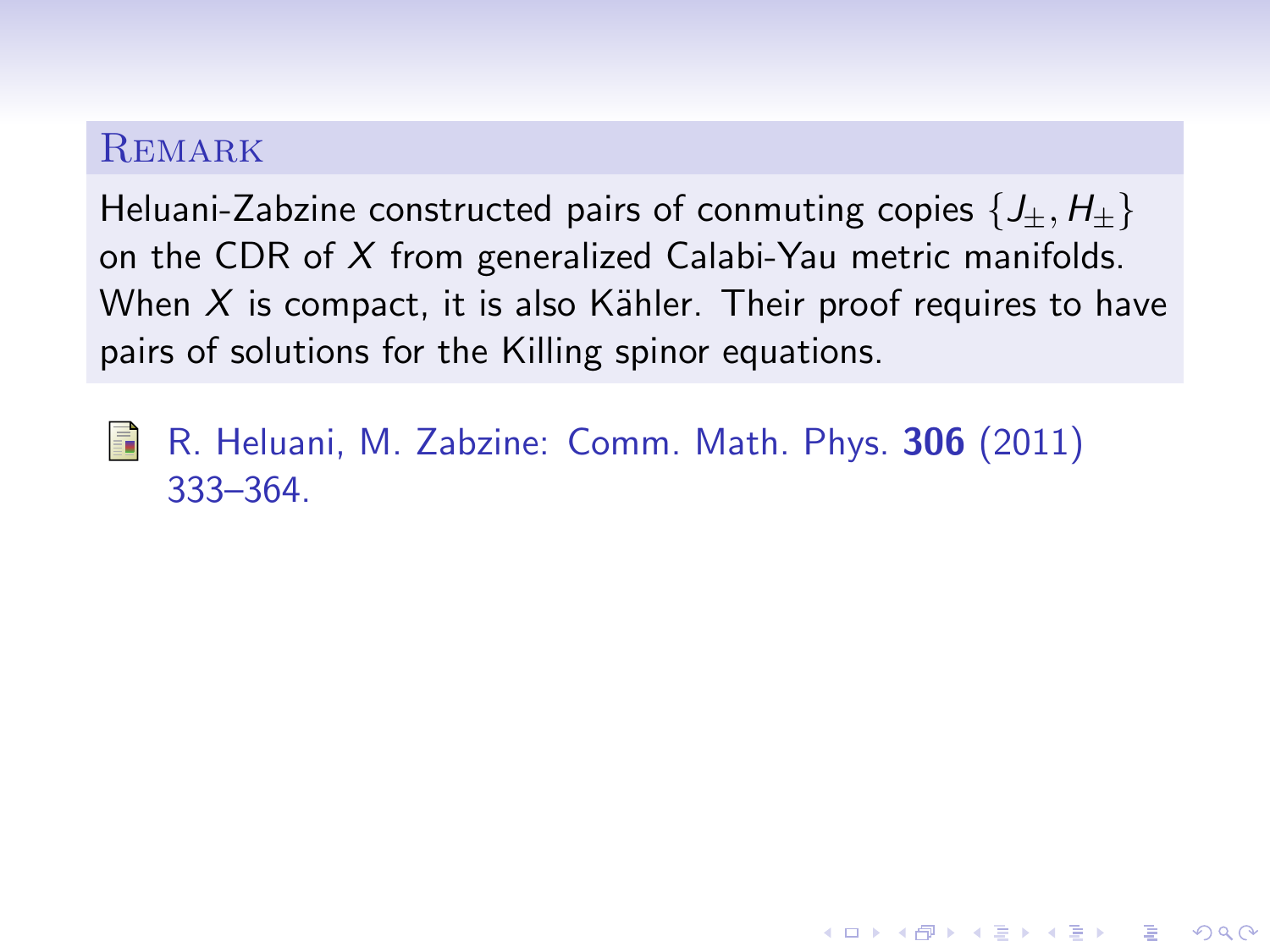#### **REMARK**

Heluani-Zabzine constructed pairs of conmuting copies  $\{J_+, H_+\}$ on the CDR of  $X$  from generalized Calabi-Yau metric manifolds. When  $X$  is compact, it is also Kähler. Their proof requires to have pairs of solutions for the Killing spinor equations.

R. Heluani, M. Zabzine: Comm. Math. Phys. 306 (2011) 333–364.

EXAMPLE  $(A_{\text{LVAREZ-C}$ ÓNSUL, DADLH, GARCÍA-FERNÁNDEZ '20)

Provided that the divergence  $\varepsilon^x$  is  $I_x$ -holomorphic, we have

$$
V\left(\left\{J,H,c\right\}\right)\hookrightarrow V^2\left(\left(\mathfrak{g}_{\ell}\right)_{\text{super}}\right)\hookrightarrow H^0\left(K,\Omega_K^{\text{ch}}\left(TK\oplus T^*K\right)\right)
$$

YO A 4 4 4 4 5 A 4 5 A 4 D + 4 D + 4 D + 4 D + 4 D + 4 D + + E + + D + + E + + O + O + + + + + + + +

with  $c = 6 - 6/\ell$  as an application of the second Theorem.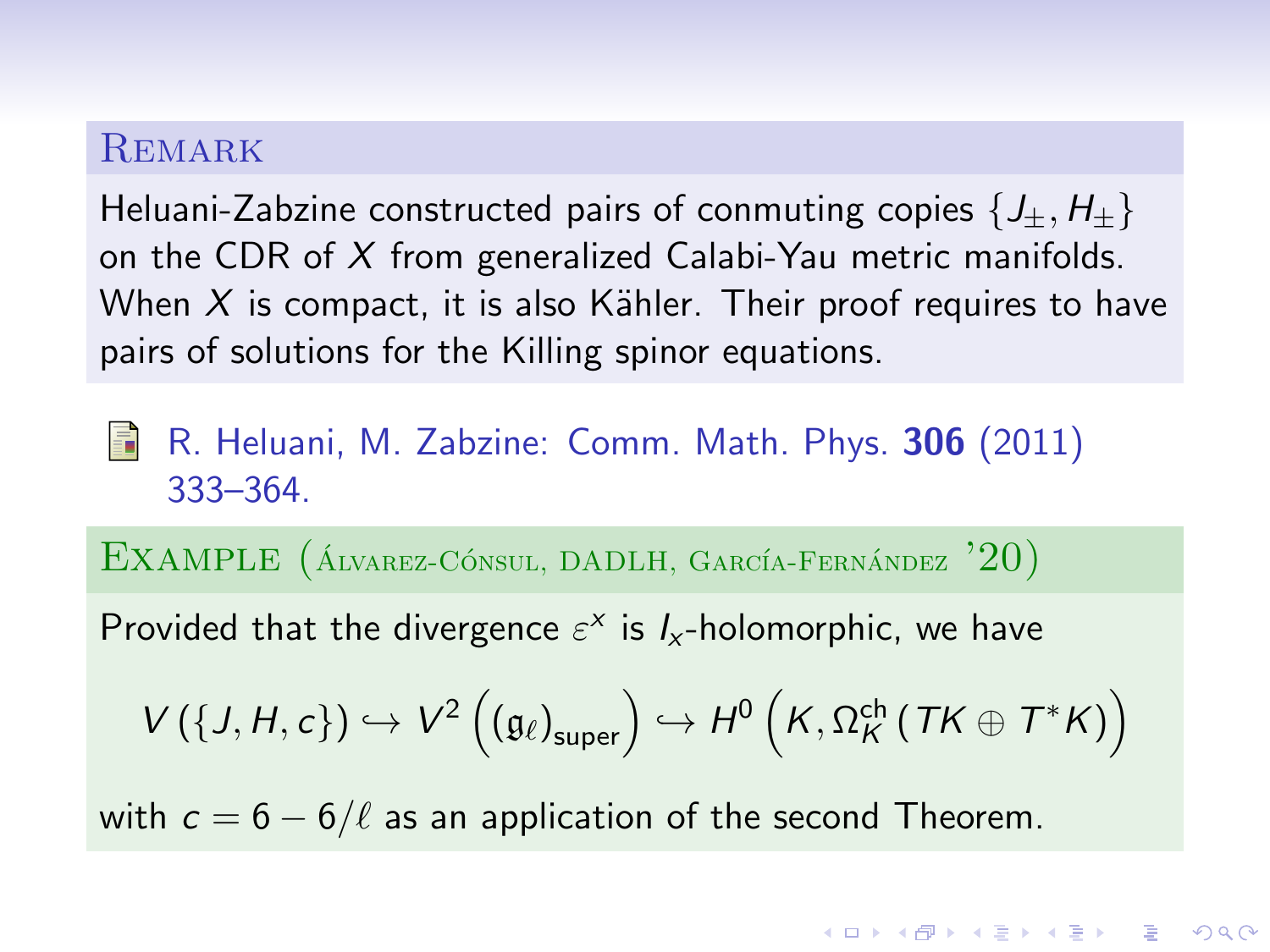# More Applications and Open Problems

- Two solutions  $(V_+^x, \varepsilon^x, I_x)$  and  $(V_+^{\hat{x}}, \varepsilon^{\hat{x}}, -I_{\hat{x}})$  for the Killing spinor equations on  $\mathfrak{g}_{\ell}$  are  $(0, 2)$  mirror for  $\hat{x} = 1/ (\ell x)$ .
- We can construct an embedding for ('small')  $N = 4$ superconformal vertex algebras, provided that we have hyperholomorphic solutions for the Killing spinor equations on  $\mathfrak{g}_\ell.$  We apply the first Theorem to obtain  $c = 6.$

Conjecture: This suggests a generalization of the presented construction for  $N = 4$  superconformal vertex algebras when dim  $V_+ = 4n$  and  $G_n = Sp(n)$ .

• Conjecture: We can construct an embbeding from the  $N = 2$ superconformal vertex algebra into the CDR of a Courant algebroid, provided that it satisfies the Killing spinor equations with exact divergence.KID KA KERKER E VOOR